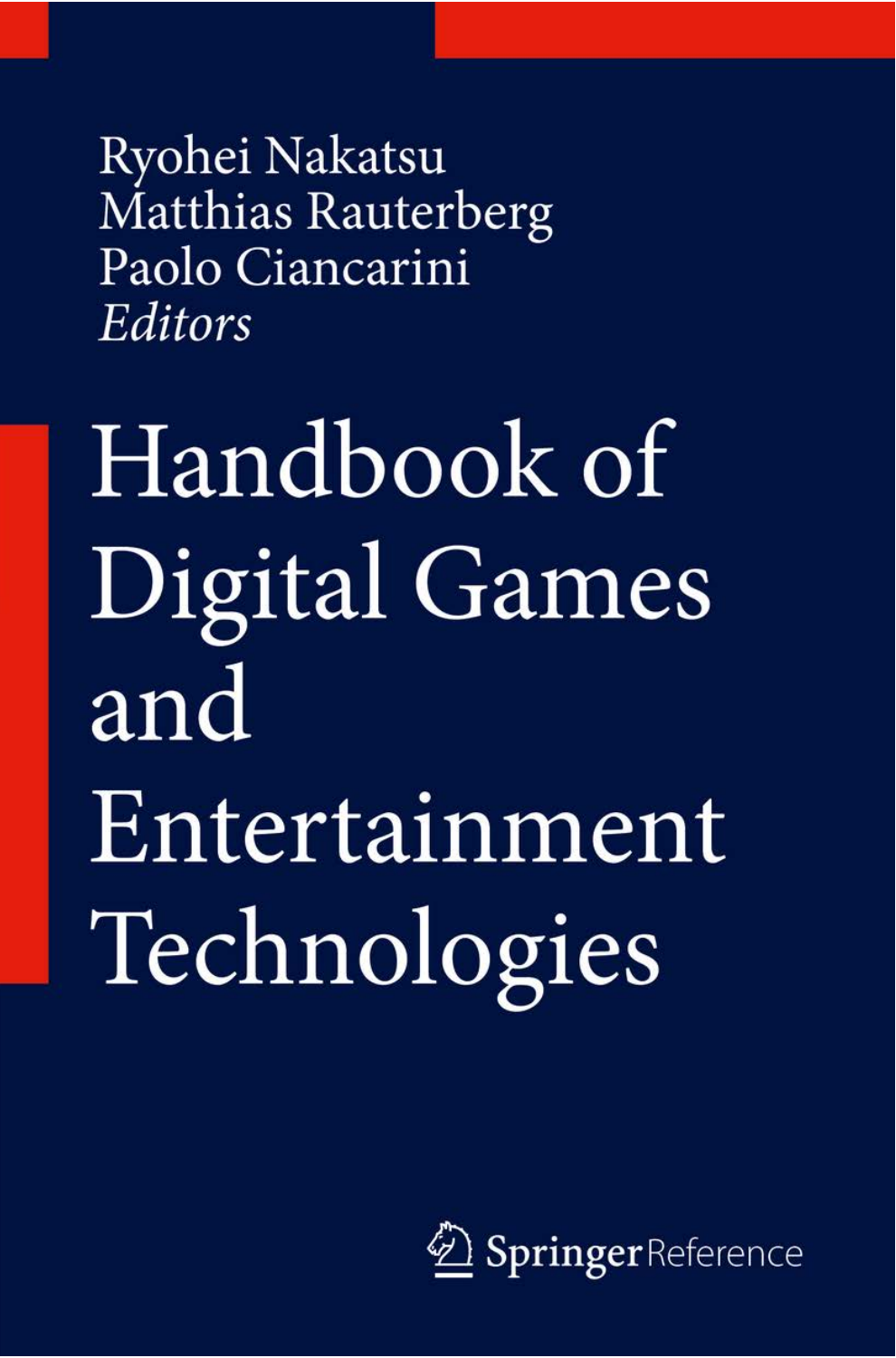Ryohei Nakatsu • Matthias Rauterberg Paolo Ciancarini **Editors** 

# Handbook of Digital Games and Entertainment **Technologies**

Volume 1

With 373 Figures and 36 Tables

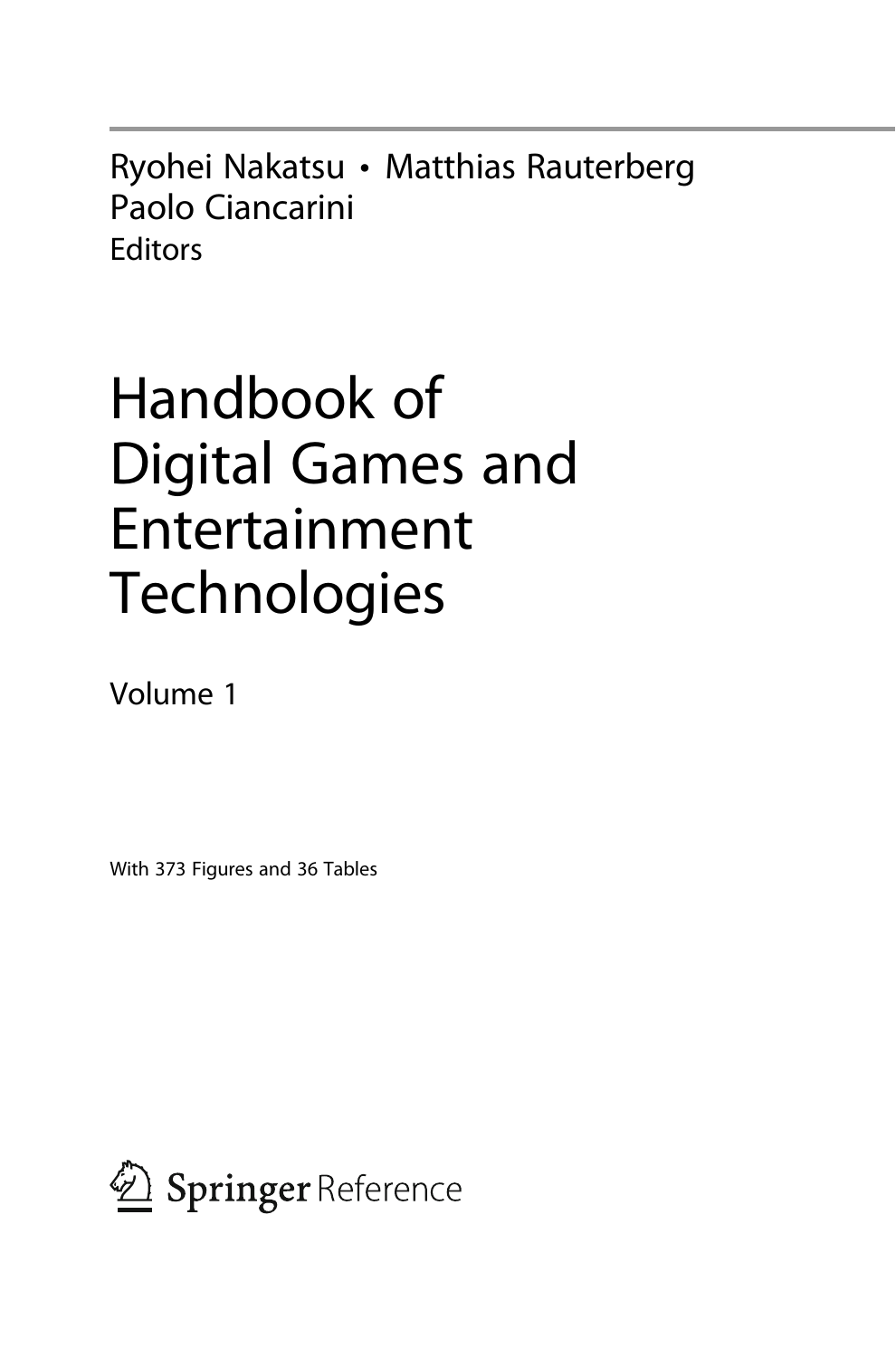**Editors** Ryohei Nakatsu Design School Kyoto University Kyoto, Japan

Paolo Ciancarini Dipto. Scienze dell'Informazione Università di Bologna Bologna, Italy

Matthias Rauterberg Industrial Design Eindhoven University of Technology Eindhoven, The Netherlands

ISBN 978-981-4560-49-8 ISBN 978-981-4560-50-4 (eBook) ISBN 978-981-4560-51-1 (print and electronic bundle) DOI 10.1007/978-981-4560-50-4

Library of Congress Control Number: 2016940980

 $\circ$  Springer Science+Business Media Singapore 2017

This work is subject to copyright. All rights are reserved by the Publisher, whether the whole or part of the material is concerned, specifically the rights of translation, reprinting, reuse of illustrations, recitation, broadcasting, reproduction on microfilms or in any other physical way, and transmission or information storage and retrieval, electronic adaptation, computer software, or by similar or dissimilar methodology now known or hereafter developed.

The use of general descriptive names, registered names, trademarks, service marks, etc. in this publication does not imply, even in the absence of a specific statement, that such names are exempt from the relevant protective laws and regulations and therefore free for general use.

The publisher, the authors and the editors are safe to assume that the advice and information in this book are believed to be true and accurate at the date of publication. Neither the publisher nor the authors or the editors give a warranty, express or implied, with respect to the material contained herein or for any errors or omissions that may have been made.

Printed on acid-free paper

This Springer imprint is published by Springer Nature The registered company is Springer Science+Business Media Singapore Pte Ltd.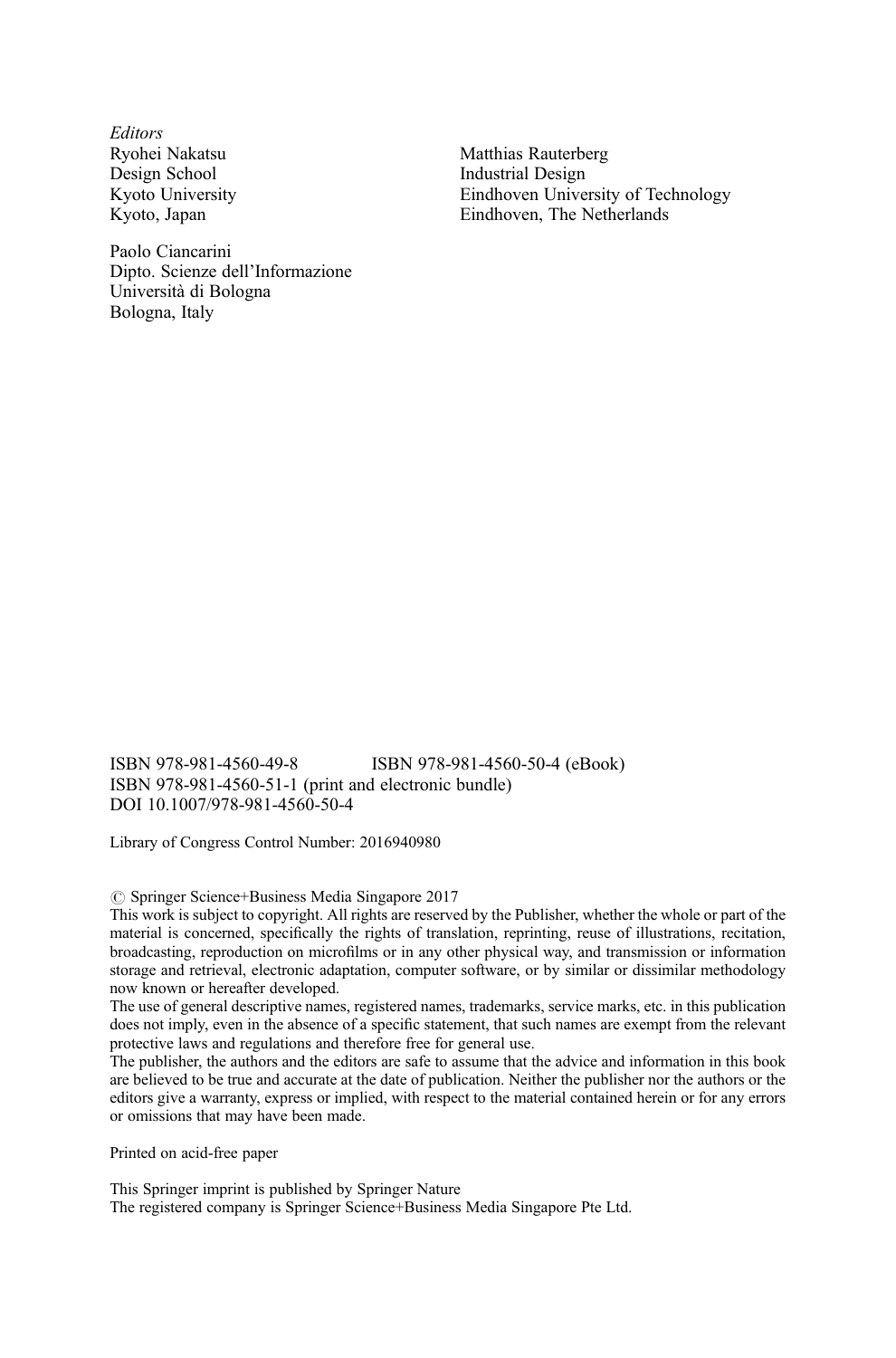## Preface

We are very proud of presenting to the reader this Springer Handbook of Digital Games and Entertainment Technologies.

The Handbook covers all aspects of designing and building the most advanced interactive systems and devices for playing and entertaining, such as humanmachine interfaces, networks and robots, artificial intelligence, and interactive television, and includes interdisciplinary studies on serious games, digital art, edutainment, entertainment ethics and sociology, and many more. The scope of each part spans from basic theories to enabling technologies, and from advanced applications to psychological and sociological reflections on those.

Entertainment is an essential part of our everyday activities. When we are children we play with our friends and listen to stories told by our relatives: these experiences are the basis of our ability to communicate, discuss, and negotiate with others. Johan Huizinga showed in his book Homo Ludens that playing is the basis of our culture. In the course of the human history, however, somehow entertainment has been thought as a marginal activity of lesser importance with respect to other activities such as education, work, medicine, etc.

Thanks to the development of digital information and communication technologies (ICT), recently a plethora of new and interactive entertainment systems and products have emerged: from lean-back consumption to lean-forward interaction. Not only the younger generations but also more mature generations enjoy playing video games, communicating via social networks, and using new enhanced entertainment media like interactive television or immersive virtual reality systems. These new systems and products are blurring the distinction between work and play just as the psychologist Mihaly Csikszentmihalyi indicated in his "Flow Theory."

The entertainment market is huge; the companies offering products in the areas of playing consoles, smart toys, online games, digital music, interactive TVs, movies, robots, etc., are economically very relevant. However, until recently entertainment was not considered as a major research topic in academia. In the first decade of the current twenty-first century, some pioneering researchers including us working in the area of entertainment met several times in specific conferences and agreed to define a new research area called "entertainment computing." In this new area, we wanted to get together various types of interdisciplinary research. We asked the International Federation on Information Processing (IFIP) to setup a new technical committee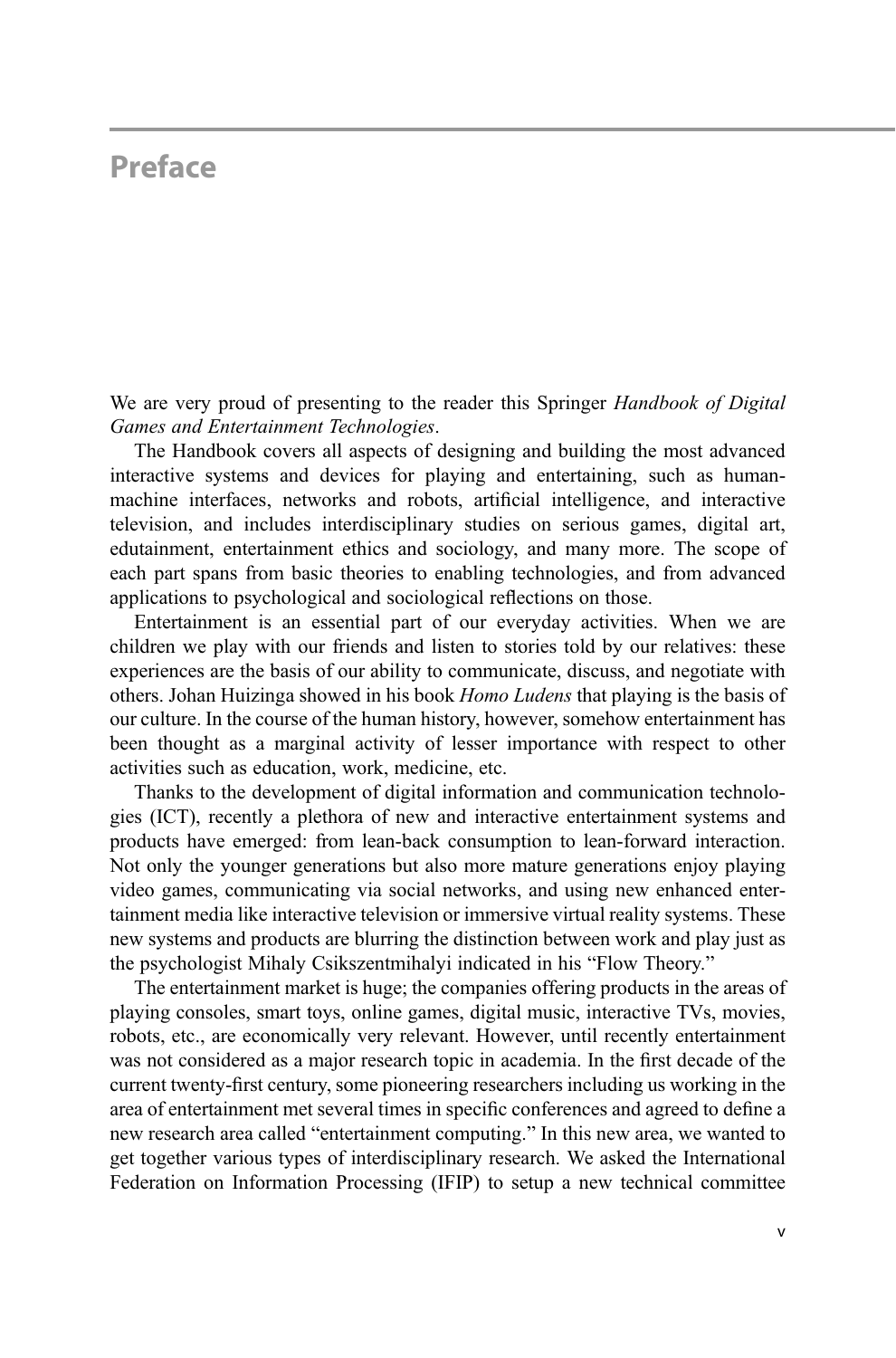focusing on entertainment computing. In 2002, our proposal was accepted and we formed a new group called Specialist Group on Entertainment Computing that in 2006 was upgraded to Technical Committee on Entertainment Computing (IFIP TC14). Members of TC14 have been working in various areas of entertainment computing and have been promoting academic activities in this area.

Today, the design of digital games exploiting entertainment technologies has been recognized as an important and attractive topic in academic research. There are many people both in academia and industry who want to know the most recent topics and developments. Therefore we accepted the invitation by Springer to edit this Handbook. We hope that this work will contribute to a prospering development of entertainment computing both in academia and industry.

The aim of this Handbook is to serve as a key reference work as it provides the readers with a holistic picture of this interdisciplinary field covering technical issues, aesthetic/design theories, and sociological investigations. The Handbook consists of invited contributions from top class scholars and researchers from several topic areas. Each author was assigned the task to recall the foundations of a specific subject in the field of entertainment computing, to survey the current state of the art in the same field, and finally to sketch the most advanced entertainment applications related to that field.

The parts and their editors are the following:

- 1. Artificial Intelligence and Games (part editor Paolo Ciancarini): Artificial intelligence is a fundamental enabling technology for improving the playing experience in several types of games. This part includes four chapters dealing with algorithms and technologies for solving games, especially based on machine learning from large sets of playing data.
- 2. Brain-Computer Interfaces and Games (part editor Anton Nijholt): The direct exploitation of the brain activities of players is a radically new way to interact with entertainment products. This part includes six chapters describing how special devices allow to play in novel ways and how they influence the design of new videogames.
- 3. Entertainment Games (part editor Junichi Hoshino): Digital games are the core of entertainment computing. This part includes four chapters on different types of videogames exploiting a variety of entertainment computing technologies. Especially a survey on digital game industry would give readers the latest and deep insight into this fast moving area.
- 4. Interactive Storytelling (part editors Marc Cavazza and Michael Young): Storytelling is a very ancient activity; interactive storytelling is based on software which supports a narrative whose storyline is not predetermined. Interactive storytelling fulfills an old dream: the ability of the listener to "enter" the story she is told. This part includes five chapters which display a very interdisciplinary panorama on this subject.
- 5. Networking in Games (part editor Marco Roccetti): The global availability of the Internet and the widespread diffusion of powerful smartphones and personal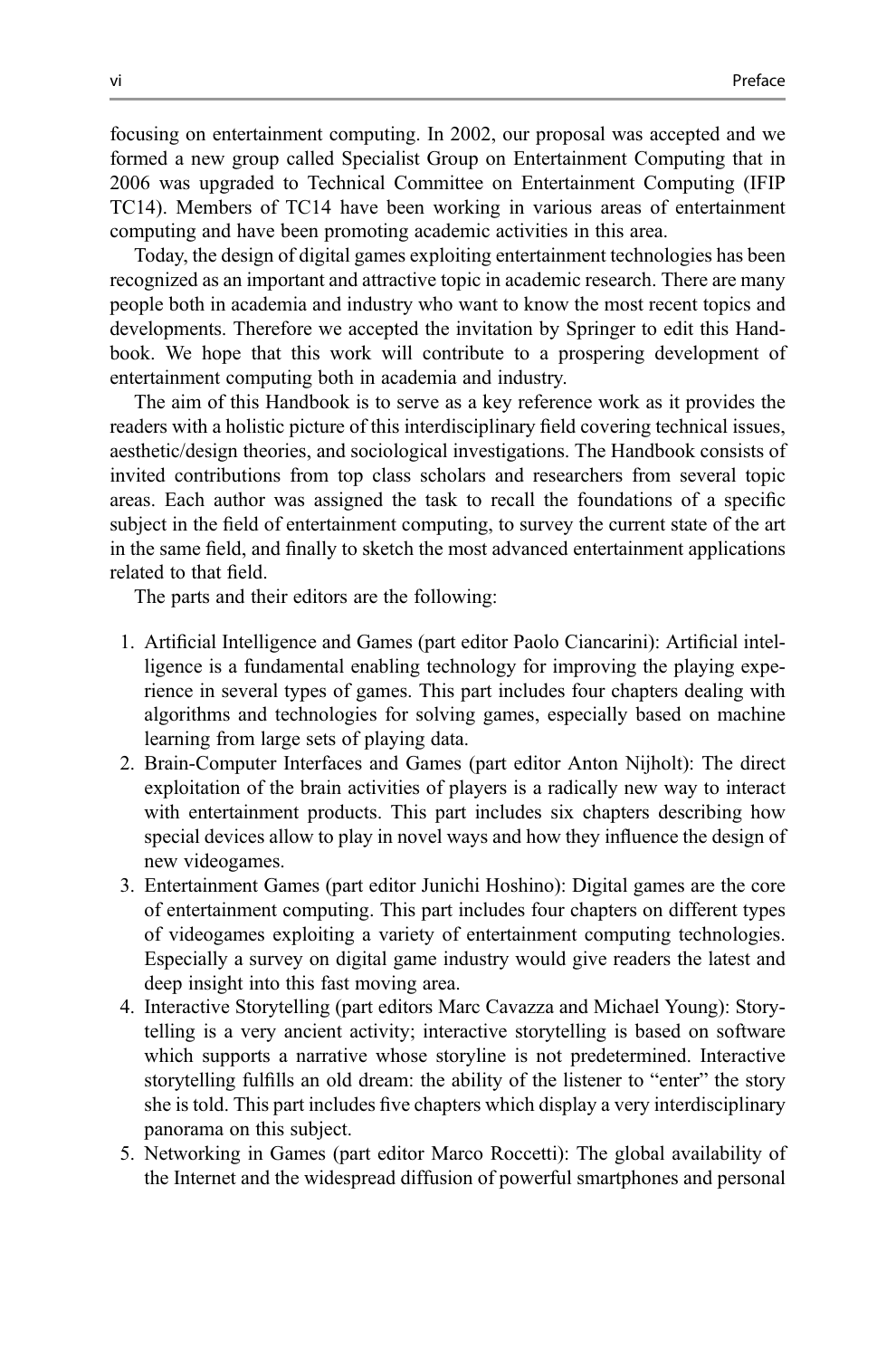computers allow millions of people to play anytime everywhere, alone or in very large parties. Entertainment systems need advanced network technologies which connect devices with very different capabilities. This part includes five chapters on the main issues in networking for entertainment.

- 6. Serious Games (part editor Alessandro De Gloria): Serious games are one of the most promising areas in bridging the gap between enjoyful play and professional use through gamification. This part includes three chapters on serious gaming regarding science, technology, engineering, and mathematics (STEM); corporate identity; and ethics, privacy, and trust.
- 7. Art and Entertainment (part editors Ryohei Nakatsu and Naoko Tosa): Entertainment computing is a discipline whose aim is to combine technology with other areas such as art, culture, etc. Digital arts are novel forms of expression that we are learning to appreciate. This part includes seven chapters showing various examples on how entertainment computing handle art and culture.
- 8. Edutainment (part editor Wolfgang Mueller): The combination of edutainment and entertainment technologies – sometimes called "gamification" – offers new possibilities to educators and learners. This part includes two chapters.
- 9. Entertainment Robots (part editors Hooman Samani and Elham Saadatian): Robots are just starting to coexist with humans in several fields. Playful robotic devices offer new challenges in human-machine interactions and enable new kinds of user experiences that need to be studied with special care. This part includes four chapters.
- 10. Interactive Television and Online Experiences (part editor Marianna Obrist): Digital technologies enable new ways of interacting with old media: interactive TV is one major example, where the viewer is allowed to participate in the TV experience. This part includes five chapters.
- 11. Social and Ethical Issues (part editor Matthias Rauterberg): Because entertainment products have not only a technical and economical impact but also an enormous societal impact, this part addresses all related topics. This part includes six chapters on social and ethical aspects regarding positive and negative effects, in particular addiction, emerging media technology, and unconscious emotions.

This Handbook is a work in progress (a living reference work in Springer terms). This means that the authors and the part editors are allowed to update the online version of the papers even before the next edition of the Handbook. We are already planning a new edition, to include the new developments and topics that the exciting field of entertainment computing will study in the next future. Therefore, we will invite additional chapters from recognized experts in such fields.

The editors wish to thank all those who contributed to this Handbook, especially all part editors who have collected valuable chapter papers and reviewed them to guarantee the high quality of this Handbook.

This Handbook can be cited as follows: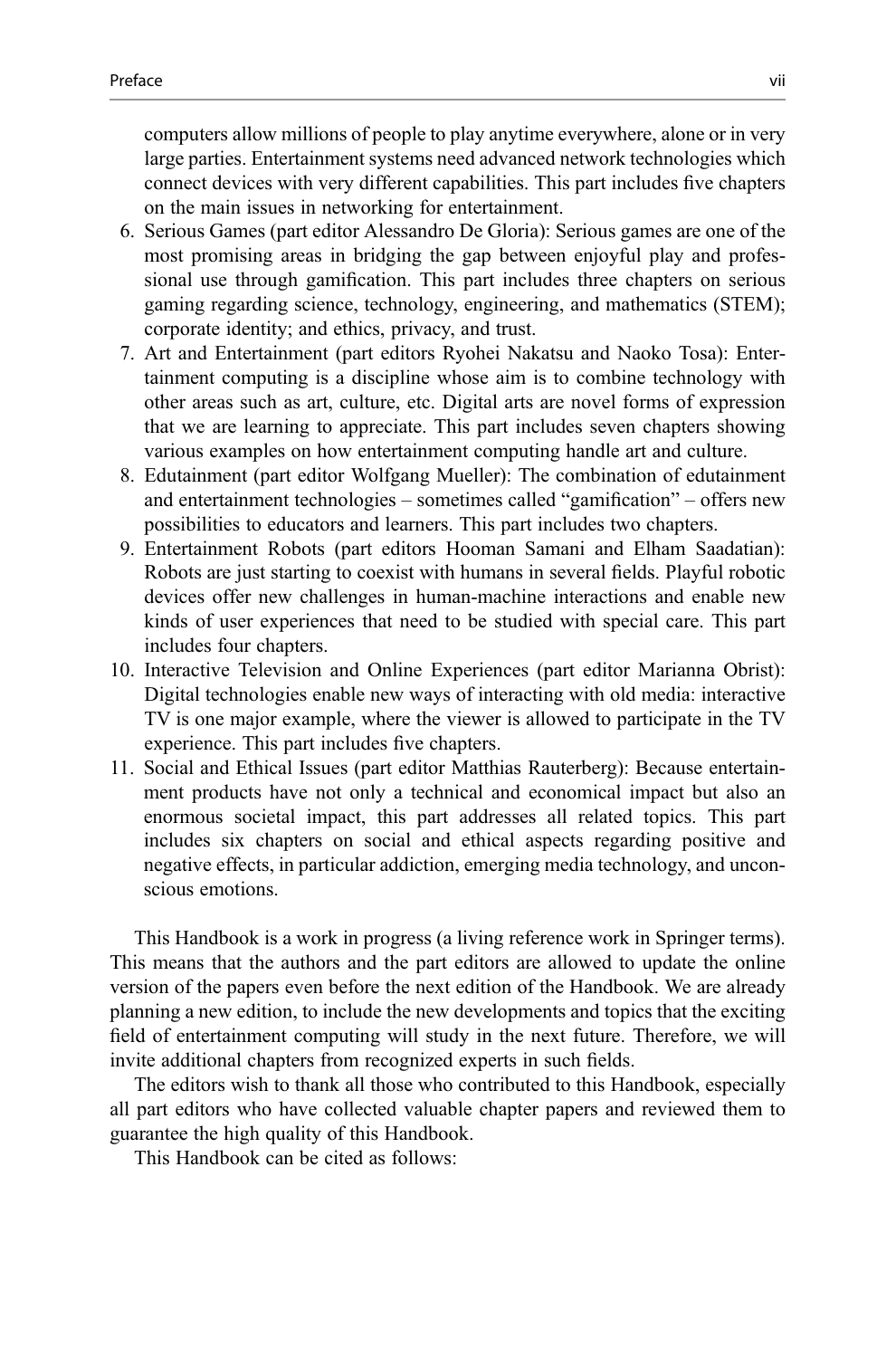Ryohei Nakatsu, Matthias Rauterberg, and Paolo Ciancarini (eds.), Handbook of Digital Games and Entertainment Technologies, Springer Singapore, 2016. DOI [10.1007/978-981-4560-52-8](http://dx.doi.org/10.1007/978-981-4560-52-8). ISBN (online) 978-981-4560-50-4

> Ryohei Nakatsu Matthias Rauterberg Paolo Ciancarini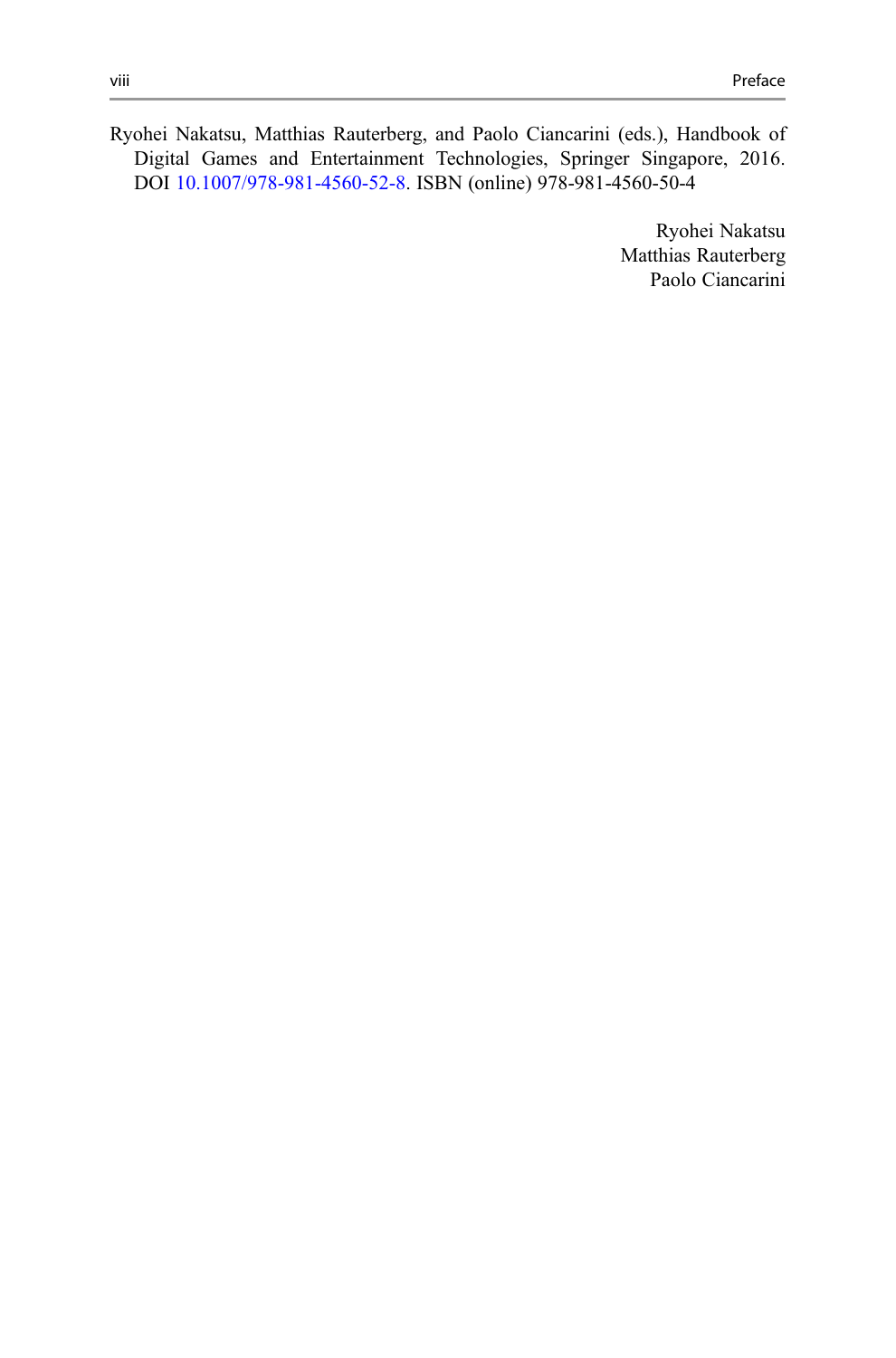# **Contents**

#### Volume 1

|              |                                                                                                                                                                                                                         | 1   |
|--------------|-------------------------------------------------------------------------------------------------------------------------------------------------------------------------------------------------------------------------|-----|
| $\mathbf{1}$ | Akihiro Kishimoto and Martin Mueller                                                                                                                                                                                    | 3   |
| $\mathbf{2}$ | Yngvi Björnsson and Stephan Schiffel                                                                                                                                                                                    | 23  |
| 3            | Monte-Carlo Tree Search in Board Games<br>Mark H. M. Winands                                                                                                                                                            | 47  |
| 4            | Jochen Renz and Xiaoyu Ge                                                                                                                                                                                               | 77  |
|              |                                                                                                                                                                                                                         | 97  |
| 5            | <b>Action Games, Motor Imagery, and Control Strategies:</b><br>Toward a Multi-button Controller<br>Damien Coyle, Jacqueline Stow, Karl. A. McCreadie, Chen Li,<br>Jhonatan Garcia, Jacinta McElligott, and Aine Carroll | 99  |
| 6            | Brain-Computer Interface Games: Towards a Framework<br>Hayrettin Gurkok, Anton Nijholt, and Mannes Poel                                                                                                                 | 133 |
| 7            | Brain-Computer Interfacing and Virtual Reality  151<br>Doron Friedman                                                                                                                                                   |     |
| 8            | Games for BCI Skill Learning<br>Reinhold Scherer, Gernot Müller-Putz, Elisabeth V. C. Friedrich,<br>Viktoria Pammer-Schindler, Karin Wilding, Stephan Keller, and<br>Johanna Pirker                                     | 173 |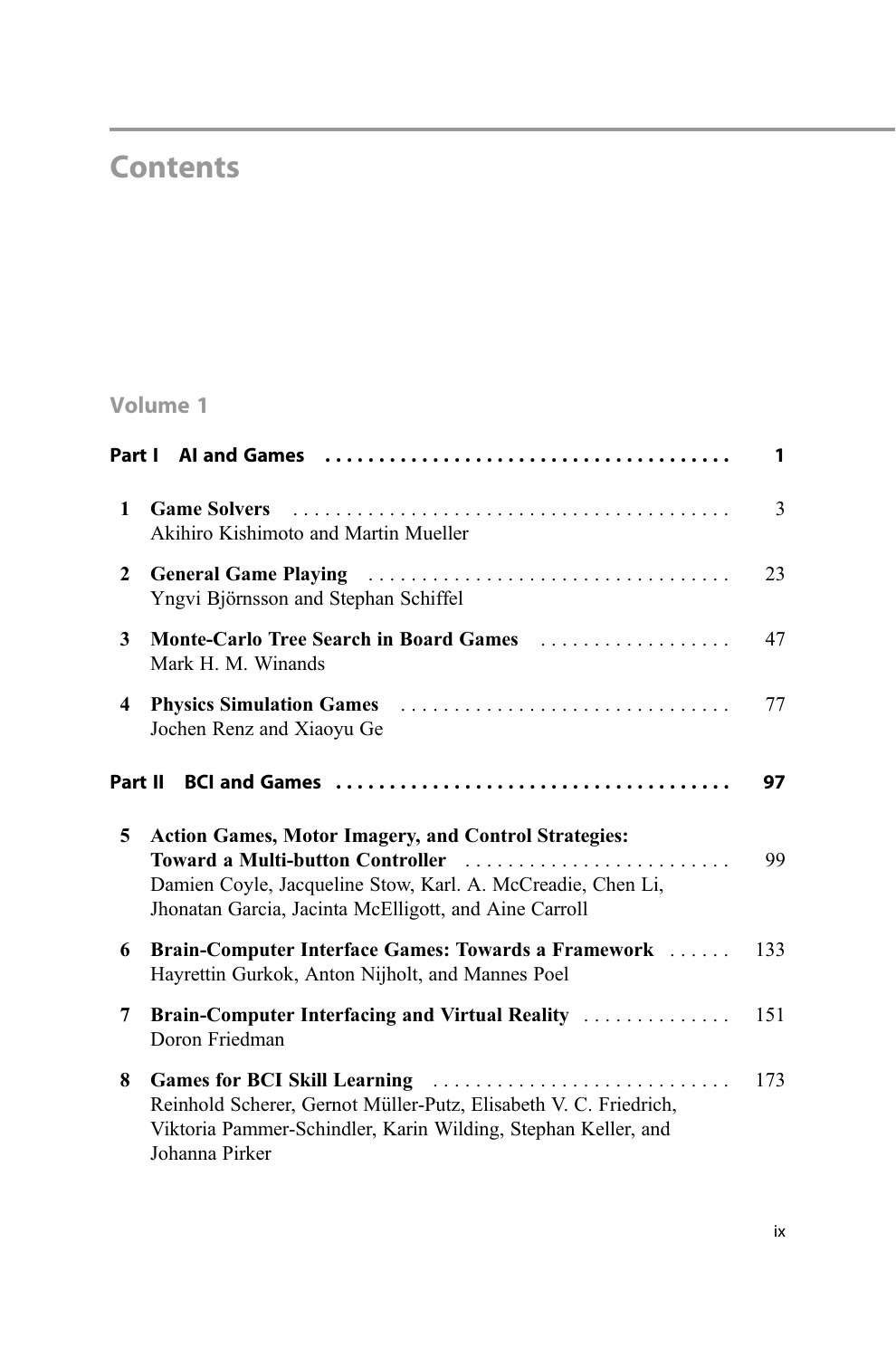| 9  | <b>Towards Serious Games for Improved BCI</b><br>Brent J. Lance, Jon Touryan, Yu-Kai Wang, Shao-Wei Lu,<br>Chun-Hsiang Chuang, Peter Khooshabeh, Paul Sajda, Amar Marathe,<br>Tzyy-Ping Jung, Chin-Teng Lin, and Kaleb McDowell | 197 |
|----|---------------------------------------------------------------------------------------------------------------------------------------------------------------------------------------------------------------------------------|-----|
| 10 | User-Centered BCI Videogame Design<br>Emilie Loup-Escande, Fabien Lotte, Guillaume Loup, and<br>Anatole Lécuyer                                                                                                                 | 225 |
|    | Part III Entertainment Games                                                                                                                                                                                                    | 251 |
| 11 | <b>Current Status of Applying Artificial Intelligence in</b><br>Youichiro Miyake                                                                                                                                                | 253 |
| 12 | Hand Gesture Interface for Entertainment Games<br>Kiyoshi Hoshino                                                                                                                                                               | 293 |
| 13 | Intelligent Character Technologies for Entertainment Games<br>Hiroshi Mori                                                                                                                                                      | 313 |
| 14 | Real-World Game Platform for Lifelong Learning Society<br>Junichi Hoshino                                                                                                                                                       | 331 |
|    | Part IV Interactive Storytelling                                                                                                                                                                                                | 347 |
| 15 | Discourse and Camera Control in Interactive Narratives<br>Arnav Jhala                                                                                                                                                           | 349 |
| 16 | <b>Interactive Storytelling Paradigms and Representations:</b><br>A Humanities-Based Perspective<br>Hartmut Koenitz                                                                                                             | 361 |
| 17 | Introduction to Interactive Storytelling<br>Marc Cavazza and R. Michael Young                                                                                                                                                   | 377 |
| 18 | Planning Technologies for Interactive Storytelling<br>Julie Porteous                                                                                                                                                            | 393 |
| 19 | User Interaction for Interactive Storytelling<br>Marc Cavazza and Fred Charles                                                                                                                                                  | 415 |
|    | Part V<br>Networking in Games                                                                                                                                                                                                   | 429 |
| 20 | Commodity Video Game Technology in Teletherapy<br>Gary Ushaw, Richard Davison, and Graham Morgan                                                                                                                                | 431 |
| 21 | Network Support for Mobile Gaming<br>Armir Bujari, Marco Furini, and Claudio E. Palazzi                                                                                                                                         | 459 |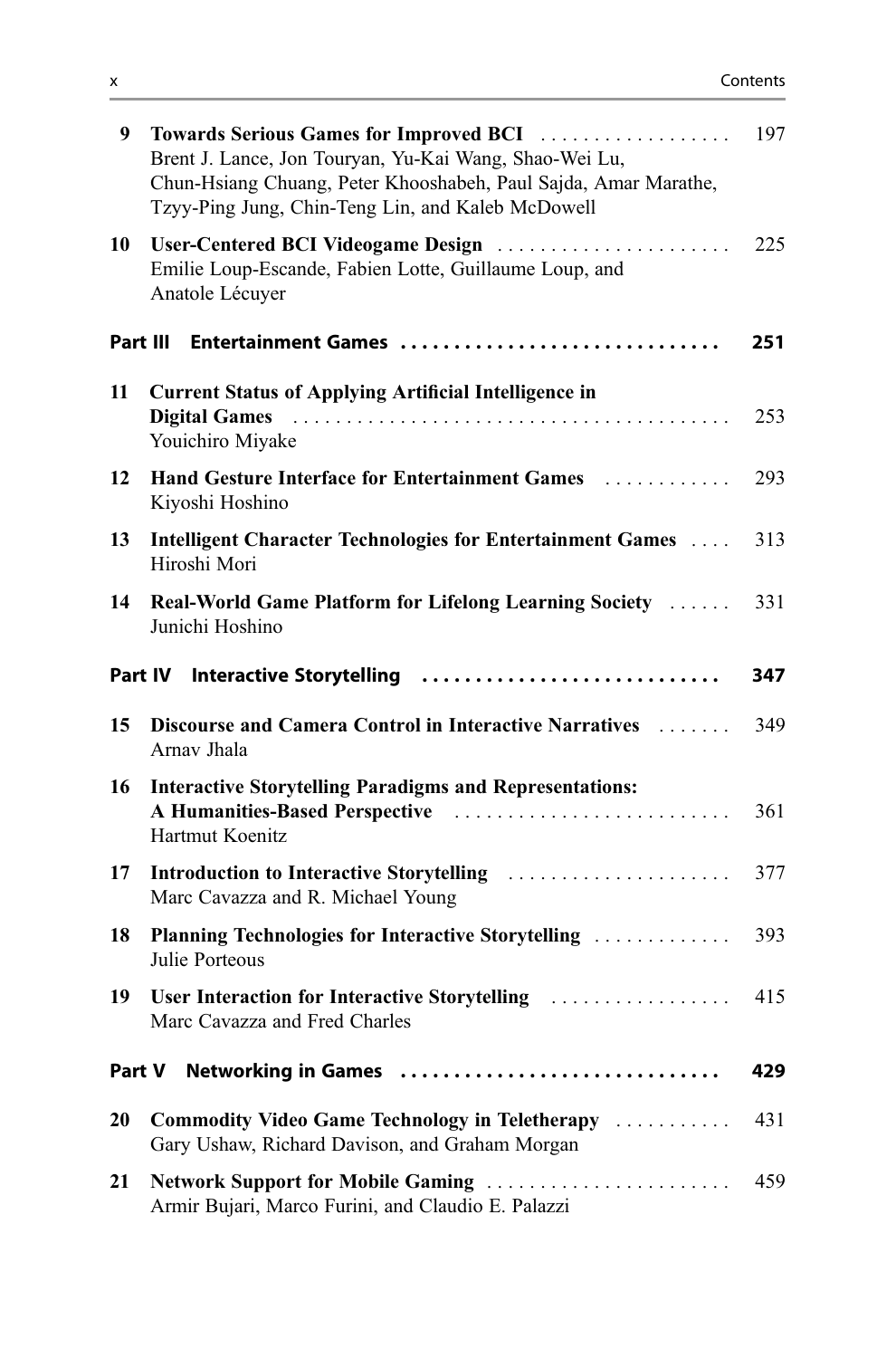| 22 | <b>Opportunistic Networking for Games and Entertainment </b><br>Dario Maggiorini, Laura Anna Ripamonti, and Christian Quadri                                                              | 481 |
|----|-------------------------------------------------------------------------------------------------------------------------------------------------------------------------------------------|-----|
| 23 | QoE and Latency Issues in Networked Games<br>Jose Saldana and Mirko Suznjevic                                                                                                             | 509 |
| 24 | Video Gaming on Ad Hoc Networks: Challenges and<br><b>Solutions</b><br>Nadjib Achir and Khaled Boussetta                                                                                  | 545 |
|    | Part VI<br><b>Serious Games</b>                                                                                                                                                           | 569 |
| 25 | A Tangible Serious Game Approach to Science, Technology,<br>Engineering, and Mathematics (STEM) Education<br>Riccardo Berta, Francesco Bellotti, Erik van der Spek, and<br>Thomas Winkler | 571 |
| 26 | <b>Serious Games and Their Application in Creating</b><br>Magdalena Bielenia-Grajewska                                                                                                    | 593 |
| 27 | Ethics, Privacy, and Trust in Serious Games<br>Rod McCall and Lynne Baillie                                                                                                               | 611 |
|    | Volume 2                                                                                                                                                                                  |     |
|    | Art and Entertainment<br>Part VII                                                                                                                                                         | 641 |
| 28 | <b>Computer Music Languages and Systems: The Synergy</b><br>Between Technology and Creativity<br>Hiroki Nishino and Ryohei Nakatsu                                                        | 643 |
| 29 | Häusliches Glück: A Case Study on Deception in a Mixed<br>Alex Davies and Jeffrey Koh                                                                                                     | 693 |
| 30 | Entertainment, Culture, and Media Art<br>Ryohei Nakatsu, Naoko Tosa, Matthias Rauterberg, and<br>Wang Xuan                                                                                | 725 |
| 31 | Games of Chance: Explorations into Our Animal Selves<br>Siddharth Ramakrishnan and Victoria Vesna                                                                                         | 777 |
| 32 | <b>Interface-Centric Art Games</b><br>Christa Sommerer, Ulrich Brandstätter, and Laurent Mignonneau                                                                                       | 805 |
| 33 | Adrian David Cheok, David Levy, Kasun Karunanayaka, and<br>Yukihiro Morisawa                                                                                                              | 833 |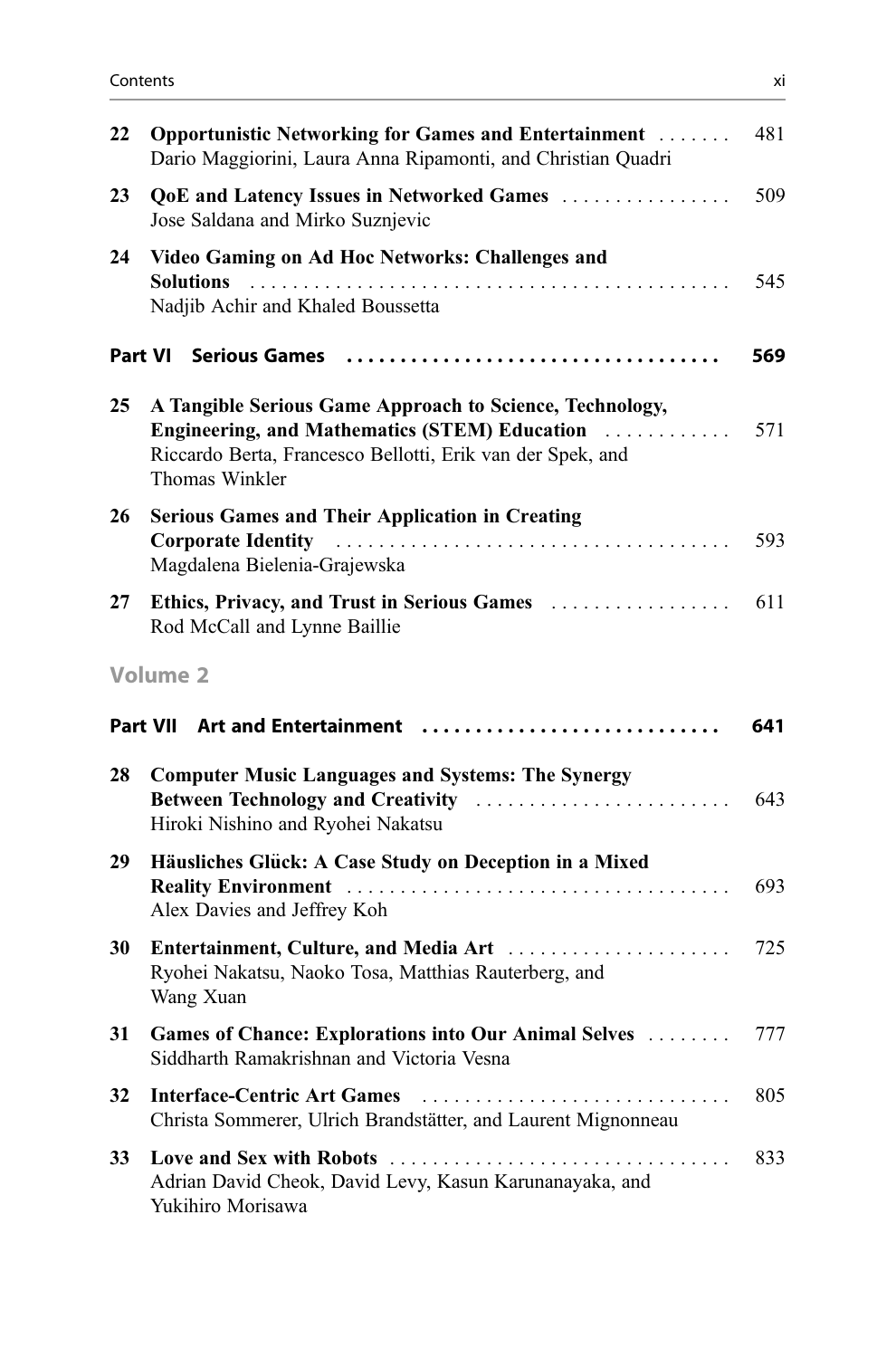| 34     | Media, Art, and Society: Interface of the Digital Image,<br>Alistair D. Swale                                                                                                          | 859  |
|--------|----------------------------------------------------------------------------------------------------------------------------------------------------------------------------------------|------|
|        |                                                                                                                                                                                        | 881  |
| 35     | Edutainment in Sport and Health<br>Josef Wiemeyer and Lars L. Tremper                                                                                                                  | 883  |
| 36     | <b>Gamification</b><br>Alke Martens and Wolfgang Müller                                                                                                                                | 909  |
|        | Part IX Entertainment Robots                                                                                                                                                           | 933  |
| 37     | Challenges for Robots Acting on a Stage<br>Mayumi Bono, Perla Maiolino, Augustin Lefebvre,<br>Fulvio Mastrogiovanni, and Hiroshi Ishiguro                                              | 935  |
| 38     | Design and Development of Playful Robotic Interfaces for<br>Elham Saadatian, Hooman Samani, and Ryohei Nakatsu                                                                         | 979  |
| 39     | Enrobotment: Toy Robots in the Developing Brain  1011<br>Irini Giannopulu                                                                                                              |      |
| 40     | Manzai Robots: Entertainment Robots as Passive Media Based<br>on Autocreated Manzai Scripts from Web News Articles<br>$\sim$<br>Tomohiro Umetani, Akiyo Nadamoto, and Tatsuya Kitamura | 1041 |
| Part X | Interactive TV and Online Video Experiences                                                                                                                                            | 1069 |
| 41     | Digital Interactive Television and the Older Generation<br>Mark Rice and Mark Springett                                                                                                | 1071 |
| 42     | Interactive Digital Narratives for iTV and Online Video<br>Hartmut Koenitz and Noam Knoller                                                                                            | 1097 |
| 43     | Place and ITV: Playful Design Strategies Towards<br>Gabriele Ferri                                                                                                                     |      |
| 44     | Social Interaction Design for Online Video and Television  1157<br>Pablo Cesar and David Geerts                                                                                        |      |
| 45     | The Interactive TV Experience: Where We Came From and<br>Michael J. Darnell                                                                                                            | 1195 |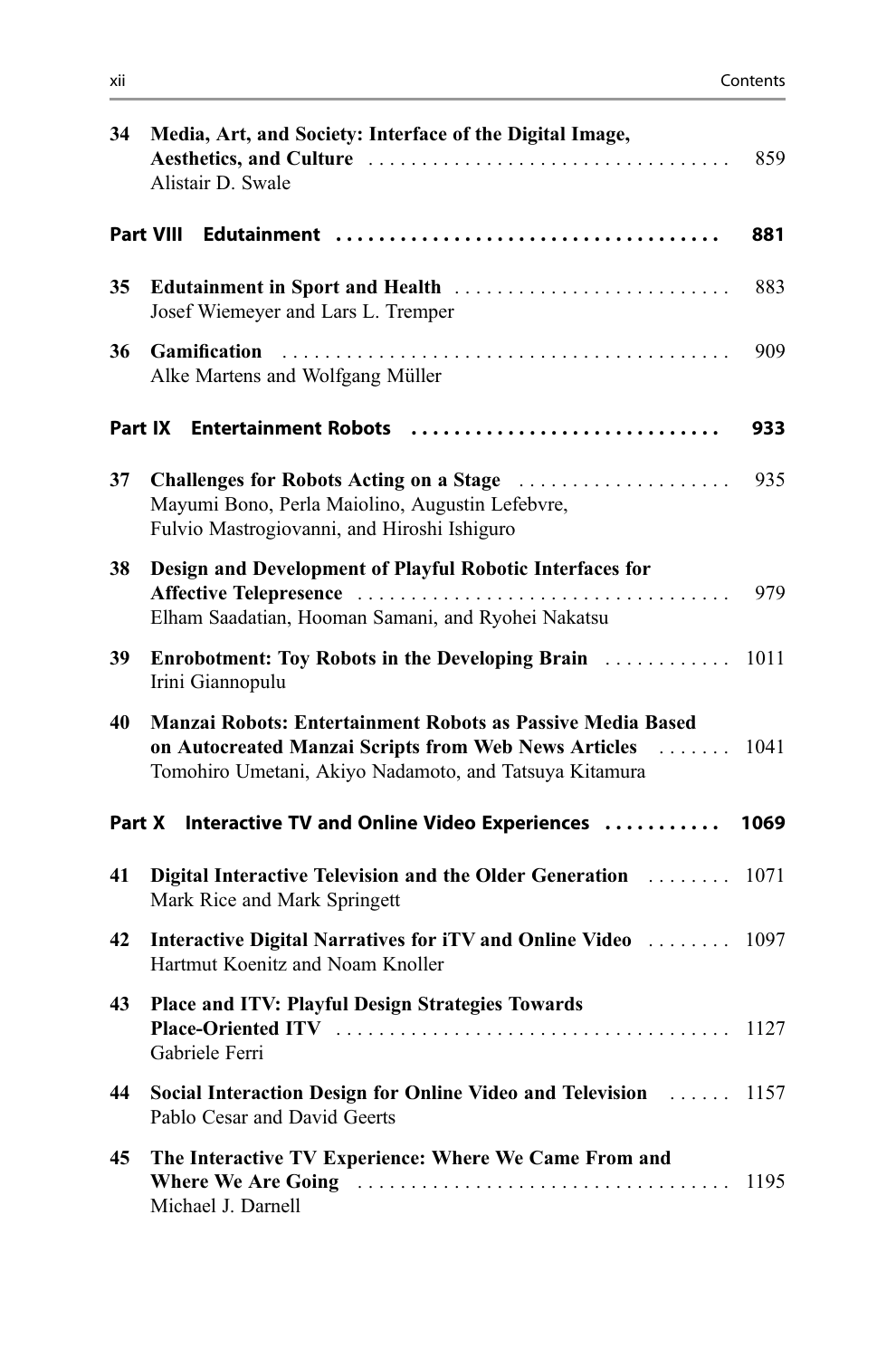|    |                                                                                                  | 1223 |
|----|--------------------------------------------------------------------------------------------------|------|
| 46 | Mark D. Griffiths and Halley M. Pontes                                                           |      |
| 47 | <b>Applied Entertainment: Positive Uses of Entertainment Media  1247</b><br>Jeffrey H. Goldstein |      |
| 48 | Introduction to the Ethics of New and Emerging Science<br>Tsjalling Swierstra                    |      |
| 49 | Christopher L. Groves and Craig A. Anderson                                                      |      |
| 50 | Huang-Ming Chang, Leonid Ivonin, and Matthias Rauterberg                                         |      |
|    |                                                                                                  |      |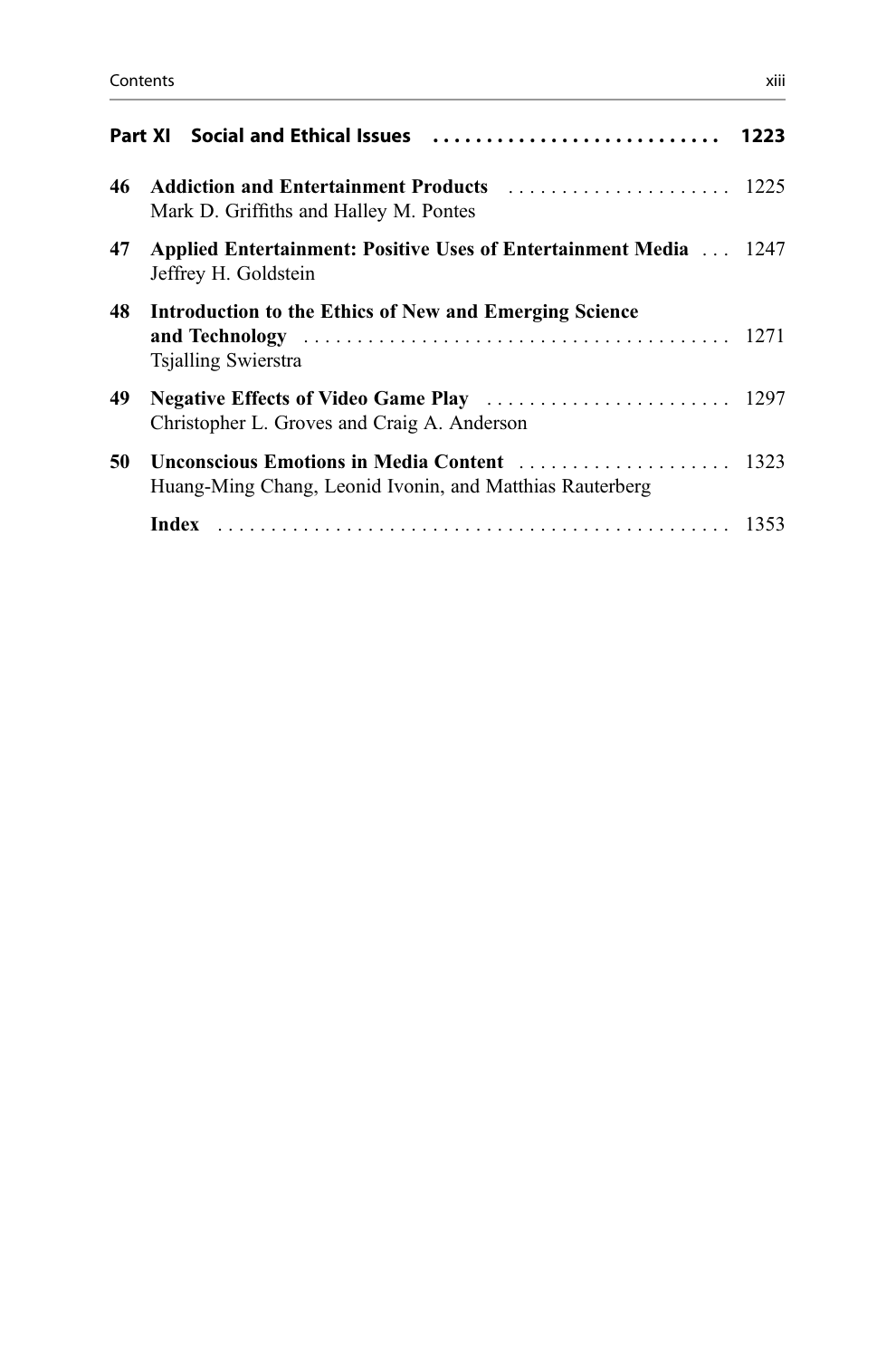### About the Editors



Paolo Ciancarini is Professor of Computer Science at the University of Bologna since 1992.

He got a Ph.D. in Informatics at the University of Pisa in 1988.

In Bologna, he lectures on Software Engineering and Software Architecture, and is member of the Faculty of the PhD School in Computer Science.

He currently is the President of the Italian Association of University Professors in Computer Science.

He is also the Vice-Director of CINI (National Inter-

University Consortium for Informatics), a consortium of 43 universities engaged in national and international research projects.

In the period November 2011–June 2013, he has served in the national panel (ANVUR GEV01) for the evaluation of computer science research in Italian universities and research centers (VQR 2004–2010).

In the period March 2012–December 2013, he has been a member of the Italian ICT Delegation at the European Union for the 7th ICT Framework Program.

His research interests include: coordination languages and models, software architectures and infrastructures, advanced Web technologies, and software engineering for computer games.

He has been involved as a site leader in several projects funded by the European Commission and by the Italian Government.

He is the author of over 120 scientific papers and books.

He is married, has two children, and is a passionate chess player and book collector.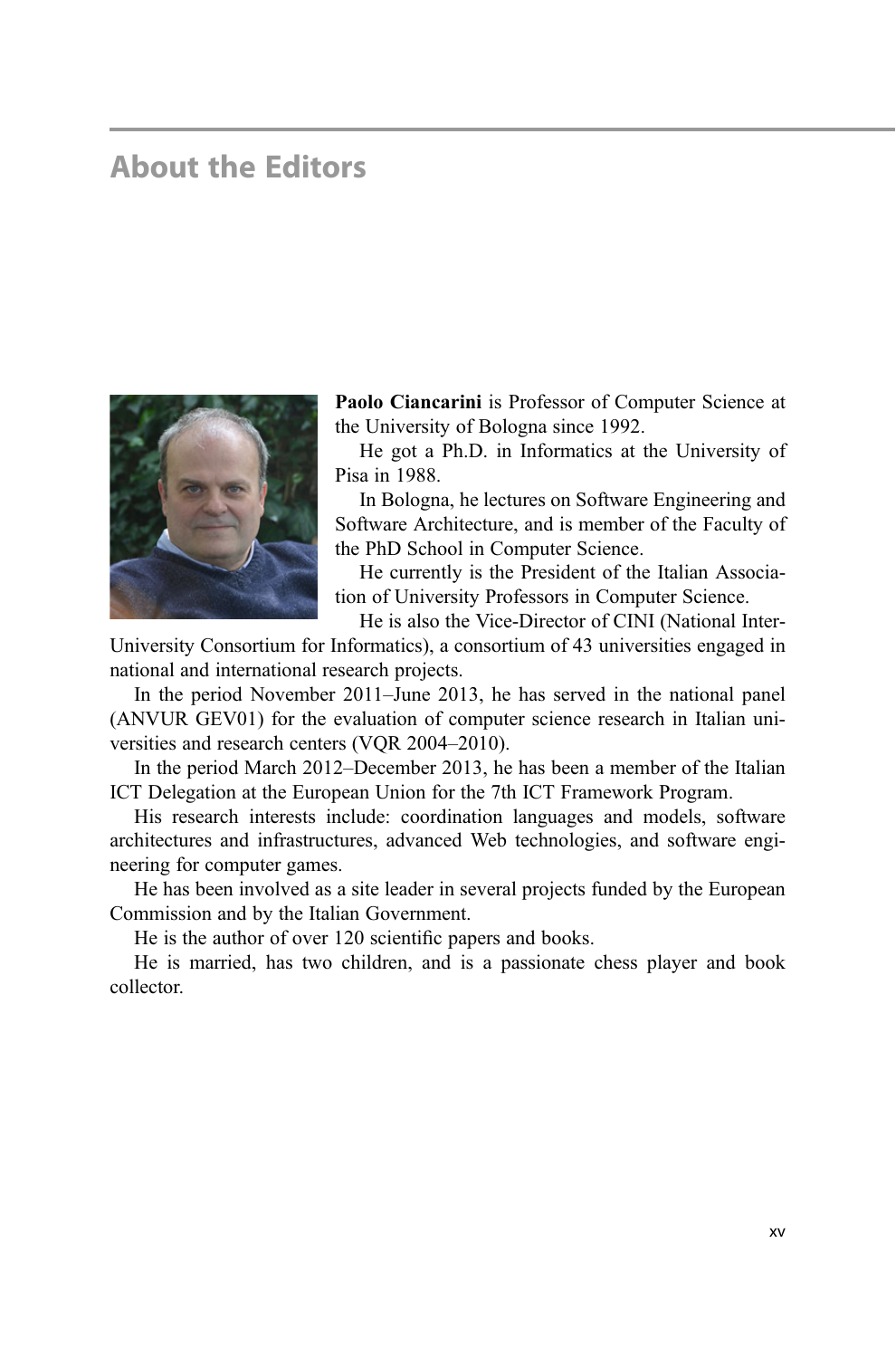

Prof. Dr. Matthias Rauterberg Eindhoven University of Technology (Netherlands), received a B.S. in Psychology (1978) at the University of Marburg (Germany), a B.A. in Philosophy (1981), a B.S. in Computer Science (1983), an M.S. in Psychology (1981), an M.S. in Computer Science (1986) at the University of Hamburg (Germany), and a Ph.D. in Computer Science/Mathematics (1995) at the University of Zurich (Switzerland). He was a senior lecturer for "usability engineering" in computer science and industrial engineering at the Swiss Federal Institute of Technology (ETH) in Zurich, where later he was heading the

Man-Machine Interaction research group (MMI) (1989–1998).

Since 1998, he is Fulltime Professor for "Interactive Systems Design" first at IPO – Centre for User System Interaction Research, and later at the Department of Industrial Design at the Eindhoven University of Technology (TU/e, The Netherlands). From 1999 till 2002, he was director of IPO. He was director of the graduate program at the Department of Industrial Design of the TU/e (2012–2014). He was the head of the Designed Intelligence research group (2006–2015). He was the Swiss representative in the IFIP TC13 on "Human Computer Interaction" (1994–2002) and the chairman of the IFIP WG13.1 on "HCI and Education" (1998–2004). He is now the Dutch representative in the IFIP TC14 on "Entertainment Computing" and the founding vice-chair of this TC14 (2006–2012). Since 2012, he is the IFIP TC14 chair (2013–2015). He was appointed as visiting professor at Kwansei Gakuin University (Japan) (2004–2007); he is senior honorary research fellow of Taicang University Science and Technology Park (since 2012) and guest professor at Jiangnan University (Wuxi, China) (2011–2015) and at East China University of Science and Technology (Shanghai, China) (2013–2016).

He received the German GI-HCI Award for the best Ph.D. in 1997 and the Swiss Technology Award for the BUILD-IT system in 1998. In 2004, he was nominated as member of the "Cream of Science" in the Netherlands (the 200 top-level Dutch researchers) and among the 10 top-level TU/e scientists. Since 2007, he is holder of the IFIP Silver Core Award.

He has over 400 publications in international journals, conference proceedings, books, etc. He acted also as editor and member of the editorial board of several leading international journals. Since 2009, he is co-editor-in-chief of the journal Entertainment Computing (Elsevier). He acts regularly as reviewer for national and international funding bodies, individual selection and departmental assessments committees, and large-scale European funding schemas. He was appointed as member of one of the few expert and evaluation panels for the most esteemed European grant from the European Research Council (2010–2014).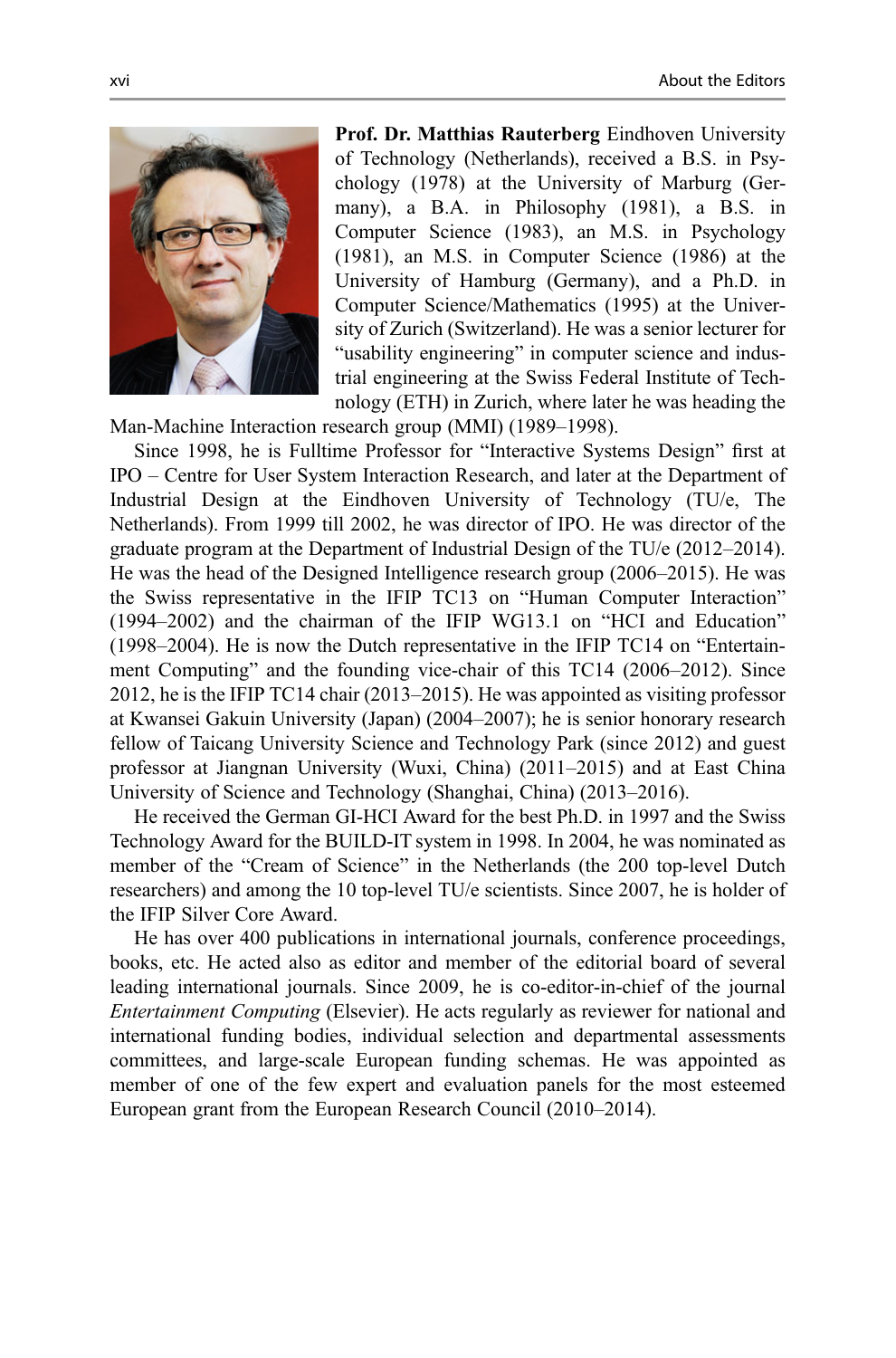

Ryohei Nakatsu received the B.S., M.S., and Ph.D. degrees in Electronic Engineering from Kyoto University in 1969, 1971, and 1982, respectively. After joining NTT in 1971, he mainly worked on speech recognition technology. In 1994, he joined ATR (Advanced Telecommunications Research Institute) as Director of ATR Media Integration and Communications Research Laboratories. In 2002, he became Professor at School of Science and Technology, Kwansei Gakuin University. Since March 2008 until December 2014, he was Profes-

sor at National University of Singapore (NUS) and was Director of Interactive and Digital Media Institute (IDMI) at NUS. In December 2014, he retired from NUS and came back to Japan. Now he is Adjunct Professor of Kyoto University, Kyoto/Japan, and Visiting Professor of Seika University, Kyoto/Japan. Also he has established two start-up companies and now he is serving as CEO of Hexogon Japan and Executive Director of NT & Associates.

His research interests include interactive media, entertainment technologies, and communication robot/agent.

In 1978, he received Young Engineer Award from the Institute of Electronics, Information and Communication Engineers Japan (IEICE-J), in 1996 the best paper award from the IEEE International Conference on Multimedia, in 1999, 2000, and 2001, Telecom System Award from Telecommunication System Foundation and the best paper award from Virtual Reality Society of Japan, and in 2000 the best paper award from Japanese Society for Artificial Intelligence. Also he received in 2010 IEEE Kansai Section medal, in 2011 IEEE Virtual Reality Service Award, and in 2012 IFIP TC14 Contribution Award.

He is a fellow of the IEEE since 2001 and a life fellow since 2014. Also he is a fellow of the Institute of Electronics, Information and Communication Engineers Japan (IEICE-J) since 2001 and Virtual Reality Society of Japan since 2012. Also he is a honorary member of Japanese Society for Artificial Intelligence. He is a member of various academic societies such as IEEE, IEICE-J, Japanese Society for Artificial Intelligence, and others. He was a chair of IFIP Technical Committee on Entertainment Computing (TC14) since 2006 until 2012 and now is an honorary member of IFIP TC14.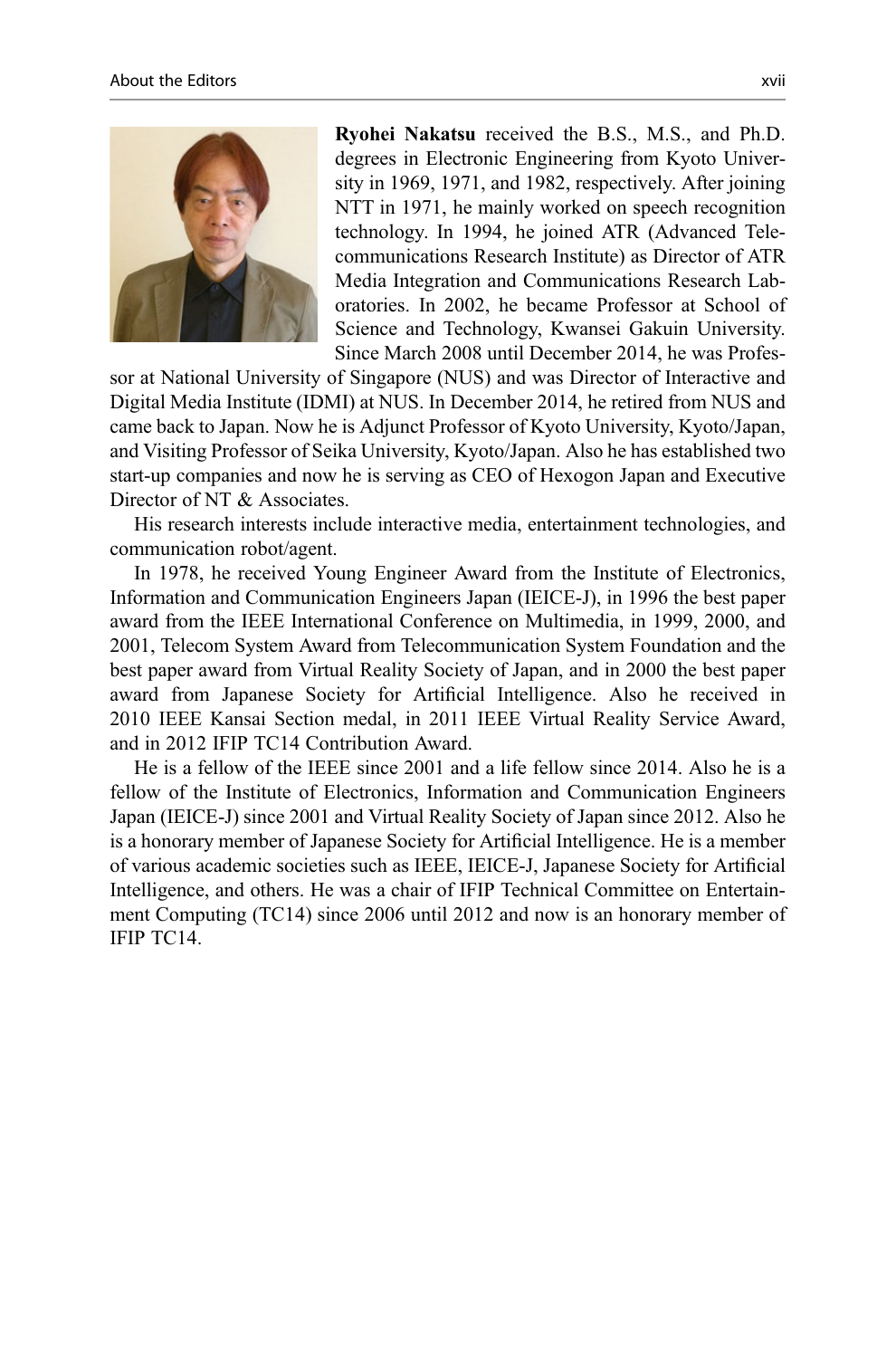# **Contributors**

Nadjib Achir L2TI – Institut Galilée, University Paris 13, Sorbone Paris Cité, Villetaneuse, France

Craig A. Anderson Center for the Study of Violence, Department of Psychology, Iowa State University, Ames, IA, USA

Lynne Baillie Department of Mathematical and Computer Science, Heriot-Watt University, Edinburgh, UK

Francesco Bellotti University of Genoa, Genoa, Italy

Riccardo Berta University of Genoa, Genoa, Italy

Magdalena Bielenia-Grajewska Intercultural Communication and Neurolinguistics Laboratory, Department of Translation Studies, Institute of English, Faculty of Languages, University of Gdansk, Gdańsk, Poland

Yngvi Björnsson School of Computer Science, Reykjavik University, Menntavegur, Reykjavík, Iceland

Mayumi Bono National Institute of Informatics, National Center of Sciences, Tokyo, Japan

Khaled Boussetta Urbanet, CITI Insa Lyon / INRIA Grenoble Rhône-Alpes, CITI lab, Villeurbanne, France

Ulrich Brandstätter Interface Culture, University of Art and Design Linz, Linz, Austria

Armir Bujari Department of Mathematics, University of Padua, Padua, Italy

Aine Carroll National Rehabilitation Hospital, Dun Laoghaire, Republic of Ireland

Marc Cavazza School of Electronics and Digital Arts, University of Kent, Canterbury, UK

Pablo Cesar CWI: Centrum Wiskunde and Informatica, Amsterdam, The **Netherlands**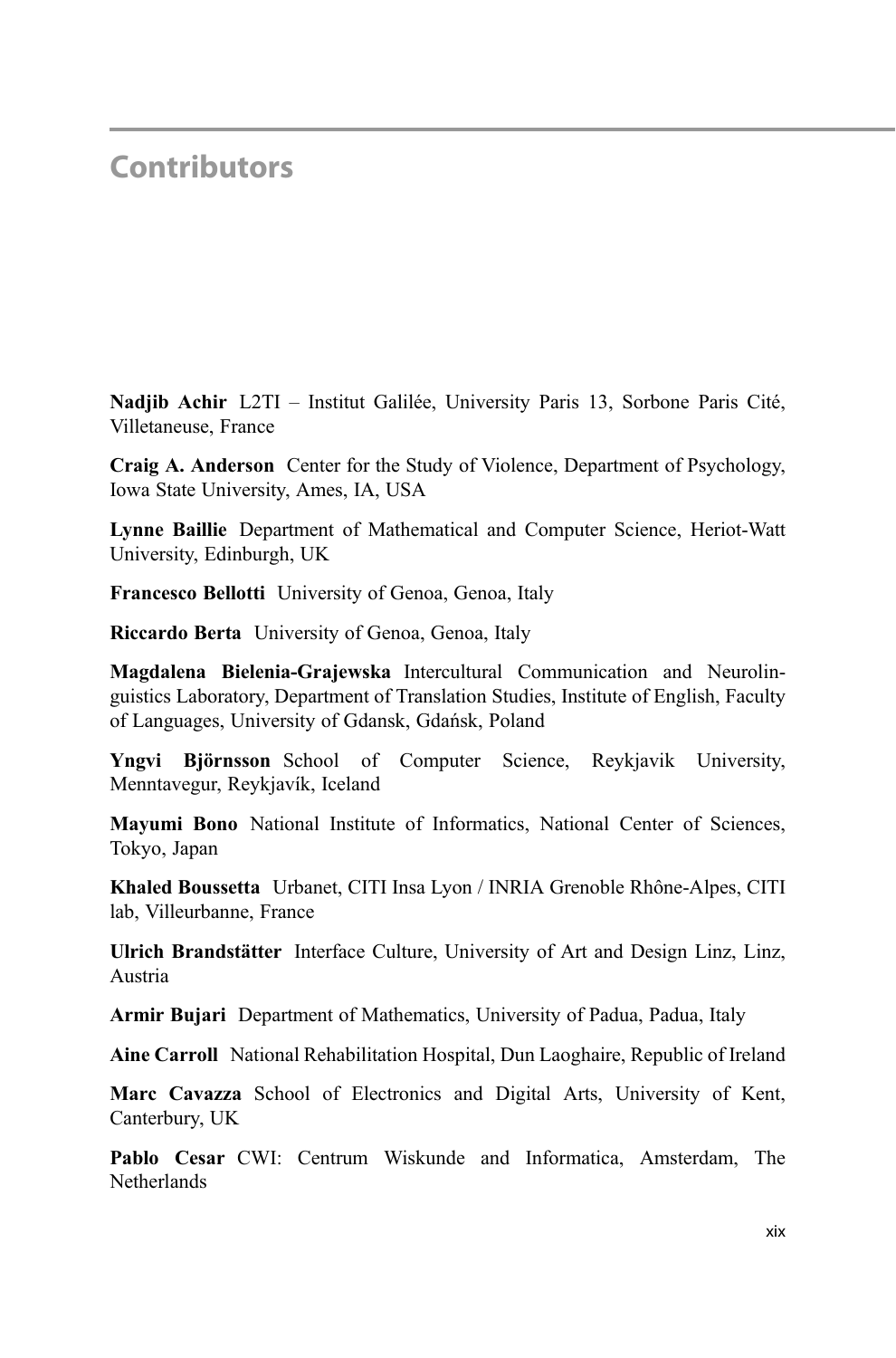Huang-Ming Chang Department of Industrial Design, Eindhoven University of Technology, Eindhoven, The Netherlands

Fred Charles School of Computing, Teesside University, Middlesbrough, UK

Adrian David Cheok Imagineering Institute, Nusajaya, Malaysia

City University London, London, UK

Chun-Hsiang Chuang Brain Research Center, National Chiao Tung University, Hsinchu, Taiwan

Damien Coyle Intelligent Systems Research Centre, Ulster University, Derry, Northern Ireland, UK

Michael J. Darnell User Experience Center America – Visual Displays, Samsung Research America, Mountain View, CA, USA

Alex Davies Creative Robotics Lab, NIEA, UNSW Art and Design, Sydney, NSW, Australia

Richard Davison School of Computing Science, Newcastle University, Newcastle, UK

Gabriele Ferri School of Informatics and Computing, Indiana University, Bloomington, IN, USA

Doron Friedman The Advanced Reality Lab, The Interdisciplinary Center, Herzliya, Israel

Elisabeth V. C. Friedrich Department of Cognitive Science, University of California San Diego, La Jolla, CA, USA

Marco Furini University of Modena and Reggio Emilia, Modena, Italy

Jhonatan Garcia Intelligent Systems Research Centre, Ulster University, Derry, Northern Ireland, UK

Xiaoyu Ge Artificial Intelligence Group, Research School of Computer Science, The Australian National University, ANU College of Engineering and Computer Science, Canberra, Australia

David Geerts CUO, iMinds/KU Leuven, Leuven, Belgium

Irini Giannopulu Virtual Reality Prism, IHU-A-Brain and Spine Institute (ICM), UPMC, Groupe Hospitalier Pitié-Salpêtrière, Paris, France

Jeffrey H. Goldstein Institute for Cultural Inquiry, Utrecht University, Utrecht, The Netherlands

Mark D. Griffiths International Gaming Research Unit, Psychology Division, Nottingham Trent University, Nottingham, UK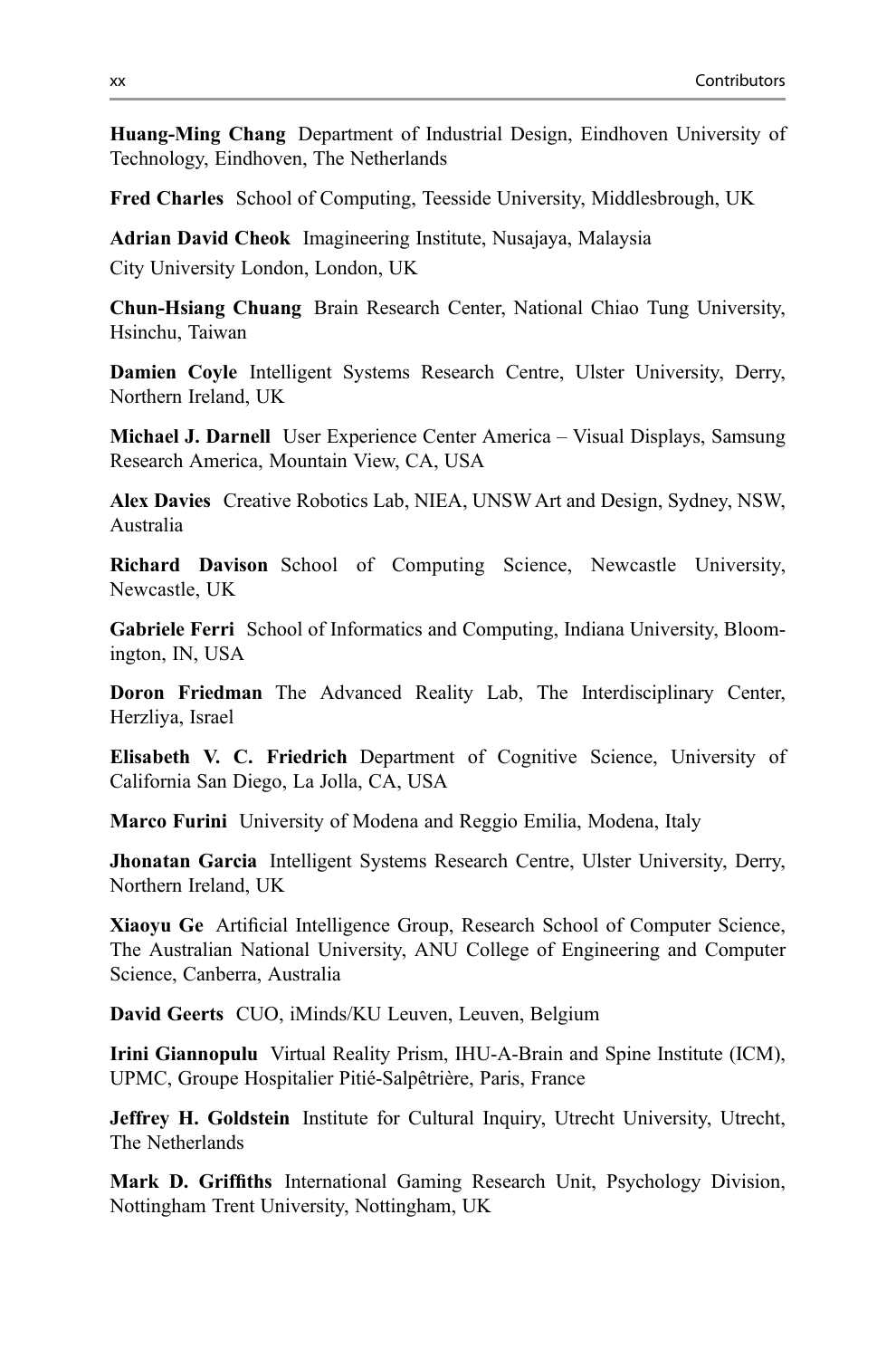Christopher L. Groves Center for the Study of Violence, Department of Psychology, Iowa State University, Ames, IA, USA

Hayrettin Gurkok Department EWI Research Group, Human Media Interaction (HMI), Faculty of Electrical Engineering, Mathematics and Computer Science, University of Twente, Enschede, The Netherlands

**Junichi Hoshino** Graduate School of Systems and Information Engineering Entertainment Computing Laboratory, University of Tsukuba, Tsukuba-shi, Ibaraki, Japan

Kiyoshi Hoshino University of Tsukuba, Tsukuba, Ibaraki, Japan

Hiroshi Ishiguro Osaka University, Osaka, Japan

Leonid Ivonin Department of Industrial Design, Eindhoven University of Technology, Eindhoven, The Netherlands

Arnav Jhala University of California Santa Cruz, Santa Cruz, CA, USA

Tzyy-Ping Jung Swartz Center for Computational Neuroscience, University of California San Diego, San Diego, CA, USA

Kasun Karunanayaka Imagineering Institute, Nusajaya, Malaysia

Stephan Keller Knowledge Technologies Institute, Graz University of Technology, Graz, Austria

Peter Khooshabeh Cognitive Sciences Branch, U.S. Army Research Laboratory, Aberdeen Proving Ground, Aberdeen, MD, USA

Akihiro Kishimoto IBM Research, Ireland Research Lab, Dublin, Ireland

Tatsuya Kitamura Department of Intelligence and Informatics, Faculty of Intelligence and Informatics, Konan University, Kobe, Hyogo, Japan

Noam Knoller Interface Studies Group, Amsterdam School for Cultural Analysis (ASCA), University of Amsterdam, Amsterdam, The Netherlands

Hartmut Koenitz Department of Entertainment and Media Studies, University of Georgia, Athens, GA, USA

Jeffrey Koh Creative Robotics Lab, NIEA, UNSW Art and Design, Sydney, NSW, Australia

Brent J. Lance Translational Neuroscience Branch, U.S. Army Research Laboratory, Aberdeen Proving Ground, Aberdeen, MD, USA

Anatole Lécuyer INRIA, Centre de Recherche Rennes Bretagne-Atlantique, Campus de Beaulieu, Rennes Cedex, France

Augustin Lefebvre Sorbonne Nouvelle University Paris 3, Paris, France

David Levy Imagineering Institute, Nusajaya, Malaysia

Retro Computers Ltd, Luton, UK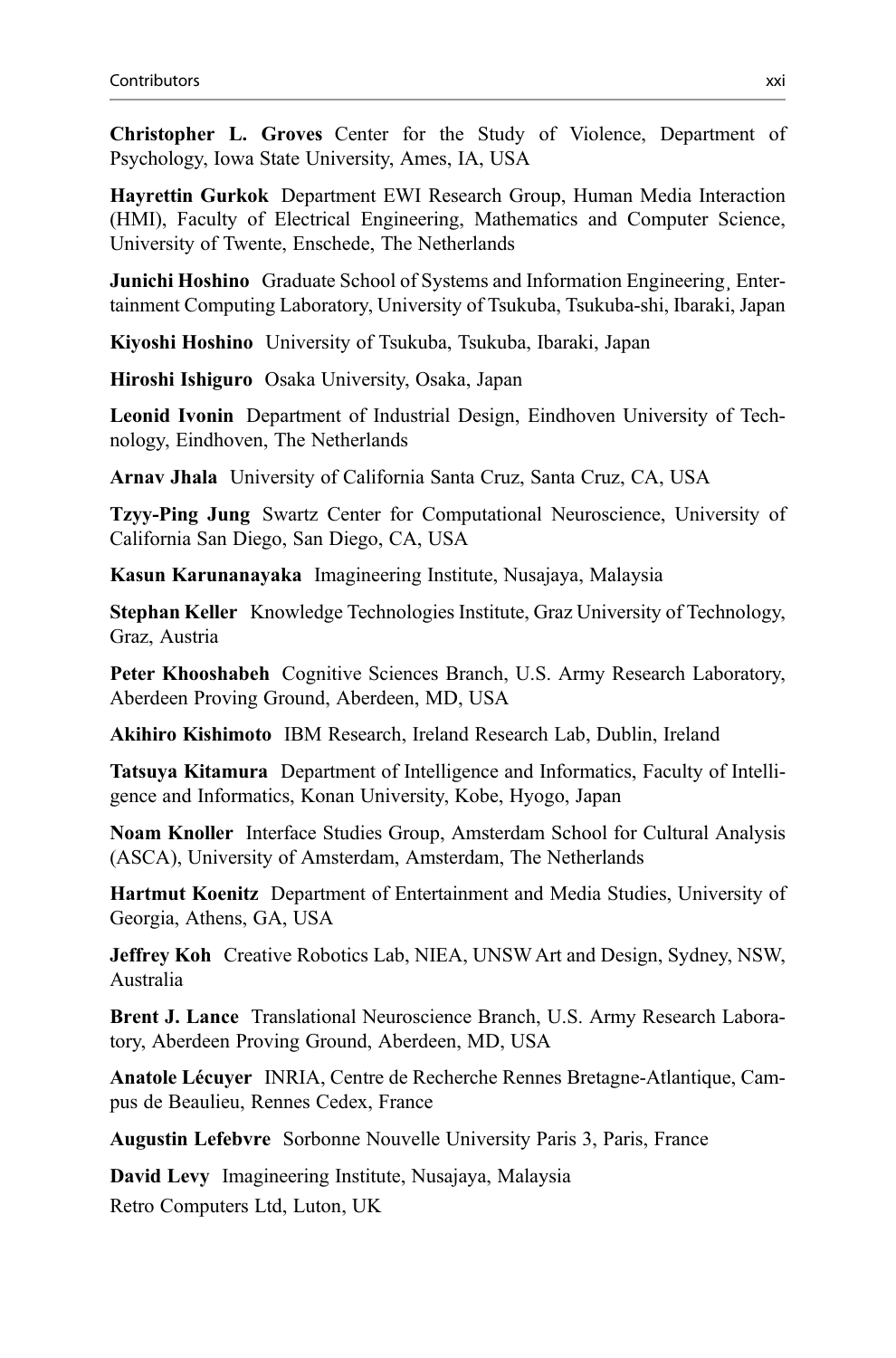Chen Li Intelligent Systems Research Centre, Ulster University, Derry, Northern Ireland, UK

Chin-Teng Lin Brain Research Center, National Chiao Tung University, Hsinchu, Taiwan

Fabien Lotte INRIA, Centre de Recherche Bordeaux Sud-Ouest, Talence Cedex, France

Guillaume Loup LIUM, Université du Maine, Laval Cedex 9, France

Emilie Loup-Escande CRP-CPO (EA7273), Université de Picardie Jules Verne, Amiens, France

Shao-Wei Lu Brain Research Center, National Chiao Tung University, Hsinchu, Taiwan

Dario Maggiorini Department of Computer Science, University of Milan, Milan, Italy

Perla Maiolino Goldsmiths University of London, London, UK

Amar Marathe Translational Neuroscience Branch, U.S. Army Research Laboratory, Aberdeen Proving Ground, Aberdeen, MD, USA

Alke Martens Institute for Computer Science and Electrical Engineering, University of Rostock, Rostock, Germany

Fulvio Mastrogiovanni Department of Informatics, Bioengineering, Robotics, and Systems Engineering, University of Genoa, Genoa, Italy

Rod McCall Environmental Research and Innovation, Luxembourg Institute of Science and Technology, Esch-sur-Alzette, Luxembourg

Karl. A. McCreadie Intelligent Systems Research Centre, Ulster University, Derry, Northern Ireland, UK

Kaleb McDowell Translational Neuroscience Branch, U.S. Army Research Laboratory, Aberdeen Proving Ground, Aberdeen, MD, USA

Jacinta McElligott National Rehabilitation Hospital, Dun Laoghaire, Republic of Ireland

Laurent Mignonneau Interface Culture, University of Art and Design Linz, Linz, Austria

Youichiro Miyake Square Enix Co., Ltd., Tokyo, Japan

Graham Morgan School of Computing Science, Newcastle University, Newcastle, UK

Hiroshi Mori Graduate school of Engineering, Utsunomiya University, Utsunomiya-City, Tochigi, Japan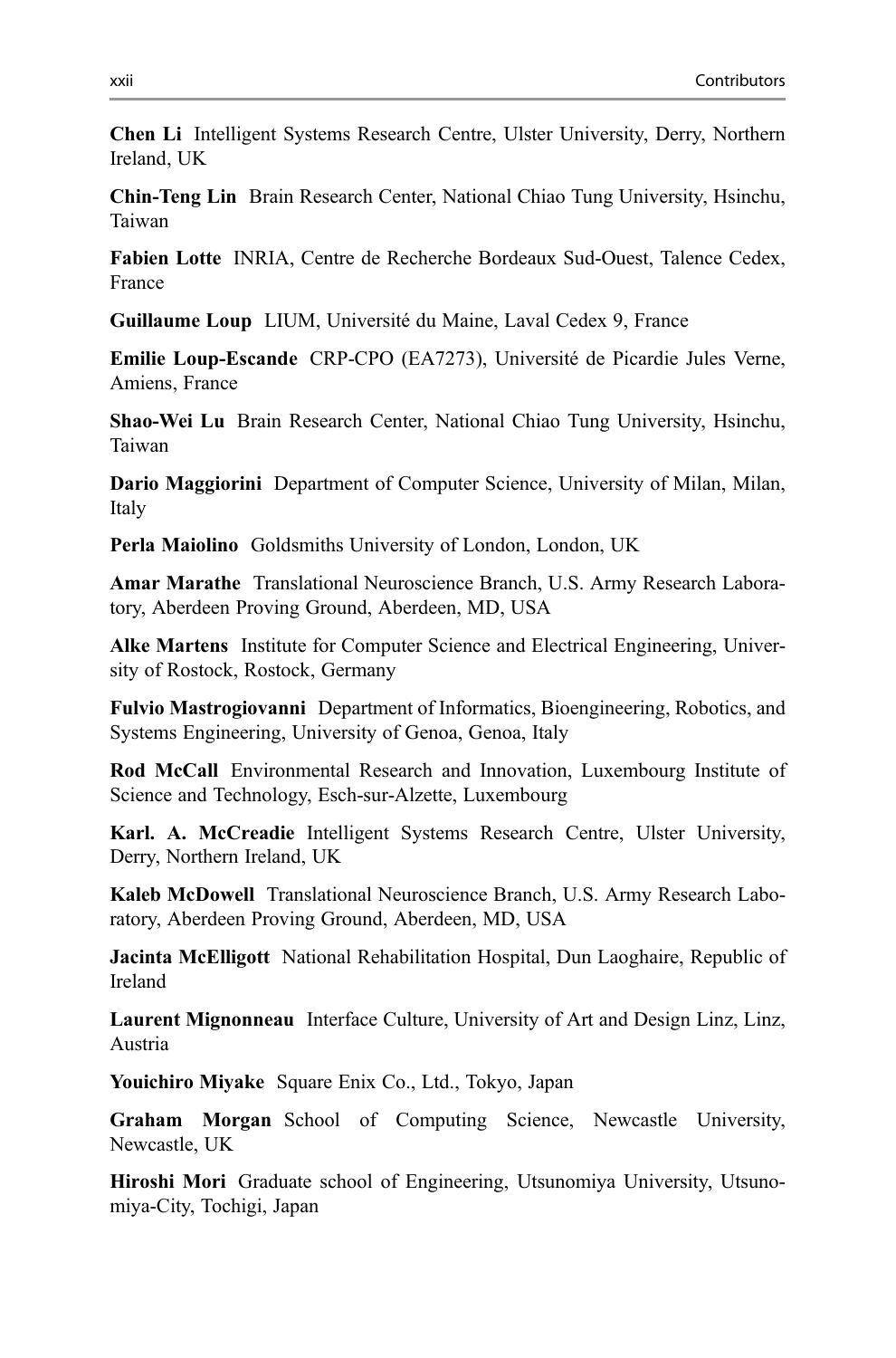Yukihiro Morisawa Saitama Institute of Technology, Saitama, Japan

Martin Mueller University of Alberta, Edmonton, AB, Canada

Wolfgang Müller Media Education and Visualization Group (MEVIS), University of Education Weingarten, Weingarten, Germany

Gernot Müller-Putz Institute for Knowledge Discovery, Graz University of Technology, Graz, Austria

Akiyo Nadamoto Department of Intelligence and Informatics, Faculty of Intelligence and Informatics, Konan University, Kobe, Hyogo, Japan

Ryohei Nakatsu Design School, Kyoto University, Kyoto, Japan

Anton Nijholt Department EWI Research Group, Human Media Interaction (HMI), Faculty of Electrical Engineering, Mathematics and Computer Science, University of Twente, Enschede, The Netherlands

Hiroki Nishino NUS Graduate School for Integrative Sciences and Engineering, National University of Singapore and Graduate School of Media Design, Keio University, Singapore, Singapore

Claudio E. Palazzi Department of Mathematics, University of Padua, Padua, Italy

Viktoria Pammer-Schindler Know-Center GmbH, Graz, Austria

Johanna Pirker Institute of Information Systems and Computer Media, Graz University of Technology, Graz, Austria

Mannes Poel Department EWI Research Group, Human Media Interaction (HMI), Faculty of Electrical Engineering, Mathematics and Computer Science, University of Twente, Enschede, The Netherlands

Halley M. Pontes International Gaming Research Unit, Psychology Division, Nottingham Trent University, Nottingham, UK

Julie Porteous School of Computing, Teesside University, Middlesbrough, UK

Christian Quadri Department of Computer Science, University of Milan, Milan, Italy

Siddharth Ramakrishnan Neuroscience Program, Department of Biology, University of Puget Sound, Tacoma, WA, USA

Matthias Rauterberg Industrial Design, Eindhoven University of Technology, Eindhoven, The Netherlands

Jochen Renz Artificial Intelligence Group, Research School of Computer Science, The Australian National University, ANU College of Engineering and Computer Science, Canberra, Australia

Mark Rice Institute for Infocomm Research, A\*STAR, Singapore, Singapore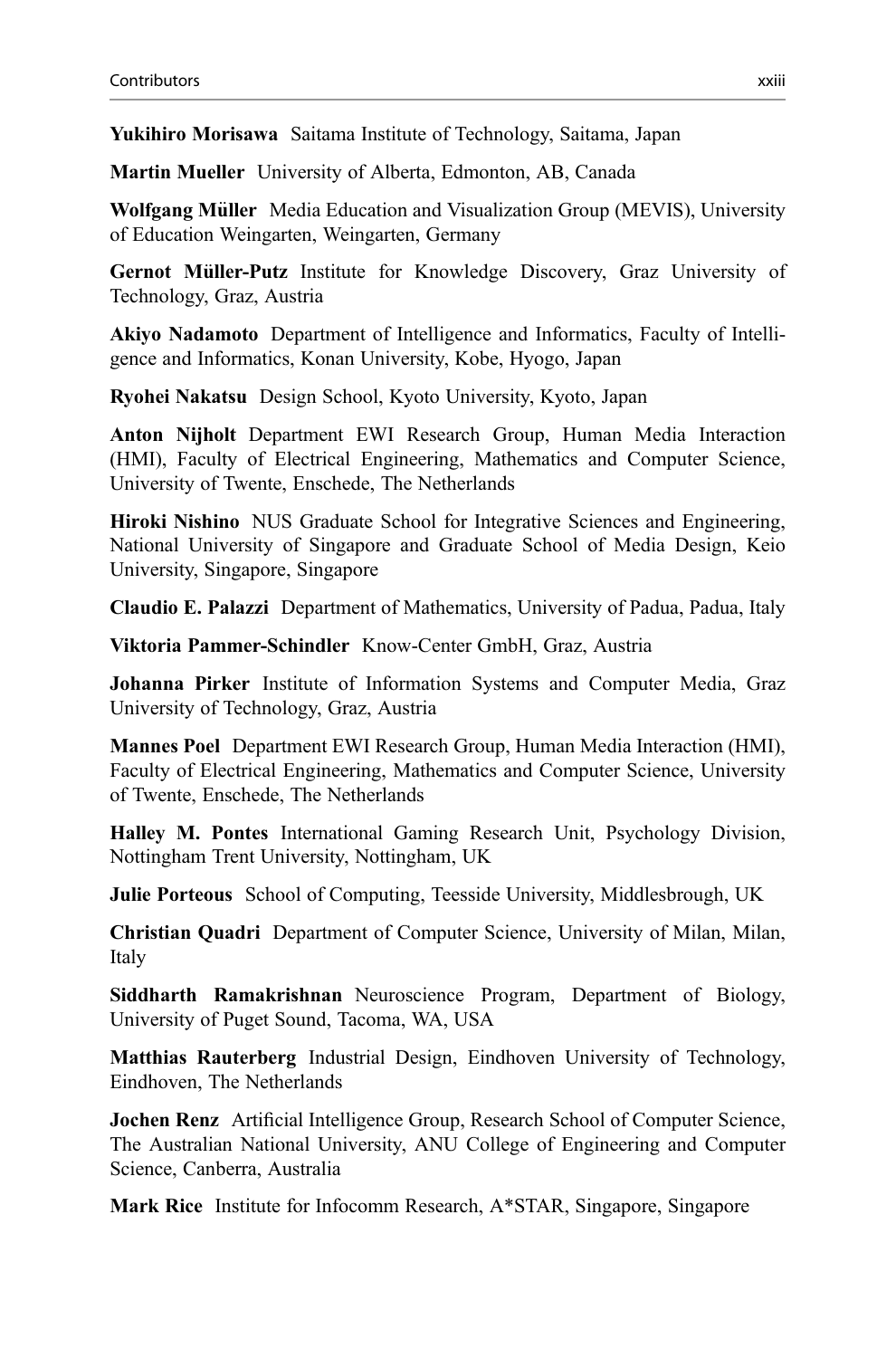Laura Anna Ripamonti Department of Computer Science, University of Milan, Milan, Italy

Elham Saadatian School of Electronics and Computer Science, Interaction, Complexity Group, University of Southampton, Southampton, UK

Paul Sajda Department of Biomedical Engineering, Columbia University, New York, NY, USA

Jose Saldana Department of Electrical Engineering and Communications EINA, Aragon Institute of Engineering Research (I3A), University of Zaragoza, Zaragoza, Spain

Hooman Samani Department of Electrical Engineering, College of Electrical Engineering and Computer Science, National Taipei University, NTUP, Taipei, Taiwan

Reinhold Scherer Institute for Knowledge Discovery, Graz University of Technology, Graz, Austria

Stephan Schiffel School of Computer Science, Reykjavik University, Menntavegur, Reykjavík, Iceland

Christa Sommerer Interface Culture, University of Art and Design Linz, Linz, Austria

Mark Springett Middlesex University, London, UK

Jacqueline Stow National Rehabilitation Hospital, Dun Laoghaire, Republic of Ireland

Mirko Suznjevic Department of Telecommunications, Faculty of Electrical Engineering and Computing, University of Zagreb, Zagreb, Croatia

Alistair D. Swale Screen and Media Studies, School of Arts, Faculty of Arts and Social Sciences, University of Waikato, Hamilton, New Zealand

Tsjalling Swierstra Department of Philosophy, Faculty of Arts and Social Sciences, Maastricht University, Maastricht, MD, The Netherlands

Naoko Tosa Academic Center for Computing and Media Studies, Kyoto University, Kyoto, Japan

Jon Touryan Translational Neuroscience Branch, U.S. Army Research Laboratory, Aberdeen Proving Ground, Aberdeen, MD, USA

Lars L. Tremper Institute of Sport Science, Technische Universitaet Darmstadt, Darmstadt, Germany

Tomohiro Umetani Department of Intelligence and Informatics, Faculty of Intelligence and Informatics, Konan University, Kobe, Hyogo, Japan

Gary Ushaw School of Computing Science, Newcastle University, Newcastle, UK